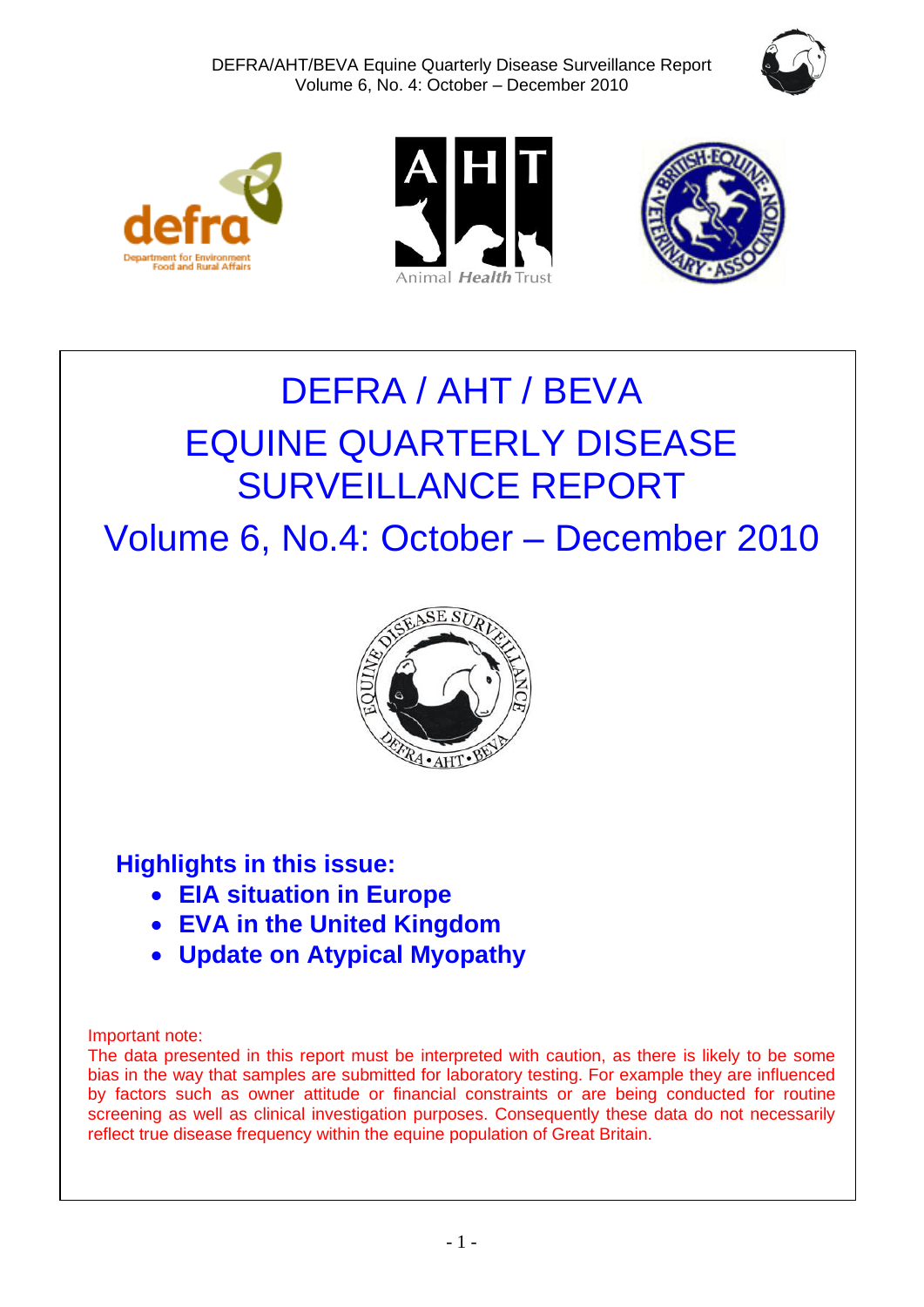

# **TABLE OF CONTENTS**

| <b>INTRODUCTION</b>                                                                        | 3                    |
|--------------------------------------------------------------------------------------------|----------------------|
| VIROLOGY DISEASE REPORT FOR THE FOURTH QUARTER OF 2010                                     | 8                    |
| <b>VIROLOGICAL DIAGNOSES FOR THE FOURTH QUARTER OF 2010</b>                                | 9                    |
| <b>BACTERIOLOGY DISEASE REPORT FOR THE FOURTH QUARTER 2010</b>                             | 10                   |
| FOCUS ARTICLE: RECENT ADVANCES IN RHODOCOCCUS EQUI                                         | 11                   |
| <b>TOXIC AND PARASITIC DISEASE REPORT FOR THE FOURTH QUARTER 2010</b>                      | 15                   |
| REPORT ON POST-MORTEM EXAMINATIONS FOR THE FOURTH QUARTER 2010                             | 17                   |
| <b>EAST ANGLIA</b><br><b>HOME COUNTIES</b><br><b>SOUTH WEST</b><br><b>NORTHERN ENGLAND</b> | 17<br>17<br>18<br>19 |
| <b>WEST MIDLANDS</b><br><b>SCOTLAND</b><br><b>NORTHERN IRELAND</b>                         | 19<br>19<br>20       |
| <b>ACKNOWLEDGEMENTS</b>                                                                    | 21                   |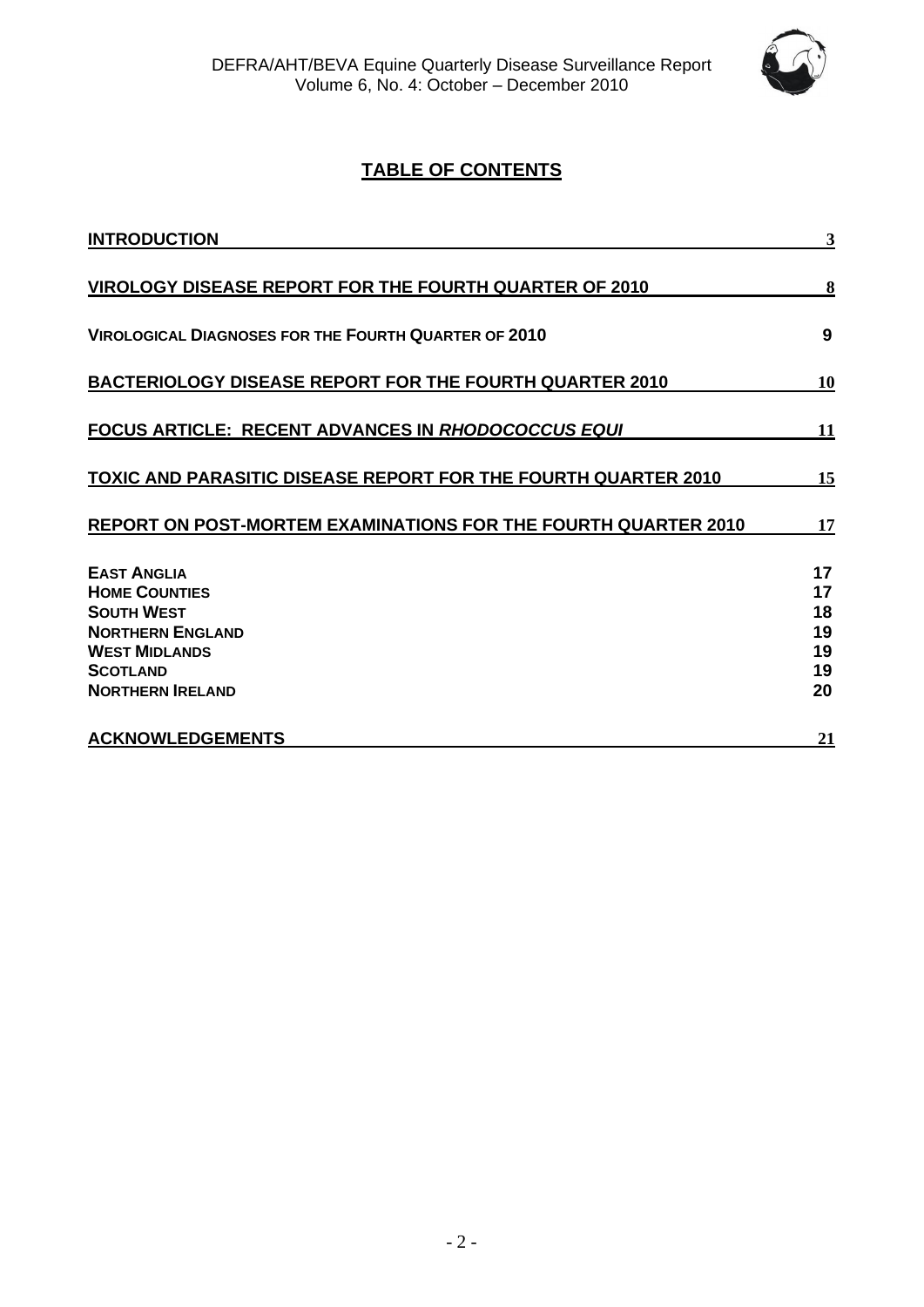

# **Introduction**

<span id="page-2-0"></span>Welcome to the fourth quarterly equine disease surveillance report for 2010 produced by Department of Environment, Food and Rural Affairs (Defra), British Equine Veterinary Association (BEVA) and the Animal Health Trust (AHT). Regular readers will be aware that this report collates equine disease data arising from multiple diagnostic laboratories and veterinary practices throughout the United Kingdom giving a unique insight into equine disease occurrence on a national scale.

# **National disease occurrence**

# Equine Infectious Anaemia (EIA)

As of 16th December 2010, Department for Environment, Food and Rural Affairs (Defra) confirmed that all the remaining horses on the premises in Northumberland, England on which EIA was detected in a horse on 7th September 2010, had tested negative for EIA in their final 90 day blood test. Restrictions were lifted as of 15th December 2010. For more information about this outbreak, [click here](http://www.defra.gov.uk/foodfarm/farmanimal/diseases/atoz/eia/latest/index.htm) and [here.](http://web.oie.int/wahis/public.php?page=single_report&pop=1&reportid=9682)

With regards to the outbreak of EIA reported by Defra in Devon on 11th September 2010, as of 23rd December 2010 Defra confirmed that all the remaining horses on the premises had tested negative for EIA in their final 90 day blood test; subsequently restrictions were lifted as of 22nd December 2010. For more information about this outbreak, [click here](http://web.oie.int/wahis/public.php?page=single_report&pop=1&reportid=9706) and [here.](http://ww2.defra.gov.uk/2010/09/11/eia-news2/)

**Animal Health** provides registered users with the latest news specific to exotic notifiable farm animal and/or equine disease outbreaks in Great Britain by means of **alerts** that can be sent to the users by a pre-recorded voice message, mobile text, fax and email. If you wish to subscribe to this service, please [click here.](http://animalhealth.system-message.co.uk/AH_subscribe_index.php)

# Equine Viral Arteritis (EVA)

As of 8th December 2010, Defra confirmed EVA in a Warmblood stallion imported from Holland and stabled in West Sussex, England. There was no evidence of infection in any in-contact horses and the stallion was gelded on 22nd December 2010. As of 2nd February 2011 the official restrictions on the EVA positive stallion have been lifted. According to Defra, epidemiological investigations have detected no credible source of infection within the UK and it is presumed that the stallion was infected prior to being moved to the UK from mainland Europe. There is no evidence of onward spread of infection from this case. For more information about this outbreak, [click here](http://www.defra.gov.uk/foodfarm/farmanimal/diseases/atoz/eva/#latestsituation) and [here.](http://web.oie.int/wahis/public.php?page=single_report&pop=1&reportid=10031)

# Equine Influenza (EI)

**Equine influenza** continues to be of importance within the United Kingdom. In this issue we report on a single small outbreak in Leicestershire.

Equine Influenza outbreaks in the UK are being reported by the new text alert service sponsored by Merial Animal Health, **Tell-Tail**. This service alerts practitioners to outbreaks of equine influenza in the UK by a text message to the practitioner's mobile phone. If you are an equine veterinary practitioner and would like to sign up for this scheme, please register [here.](http://www.merial.co.uk/) This service has also been offered to the members of the National Trainers Federation (NTF). If you would like to contact us regarding outbreaks of equine influenza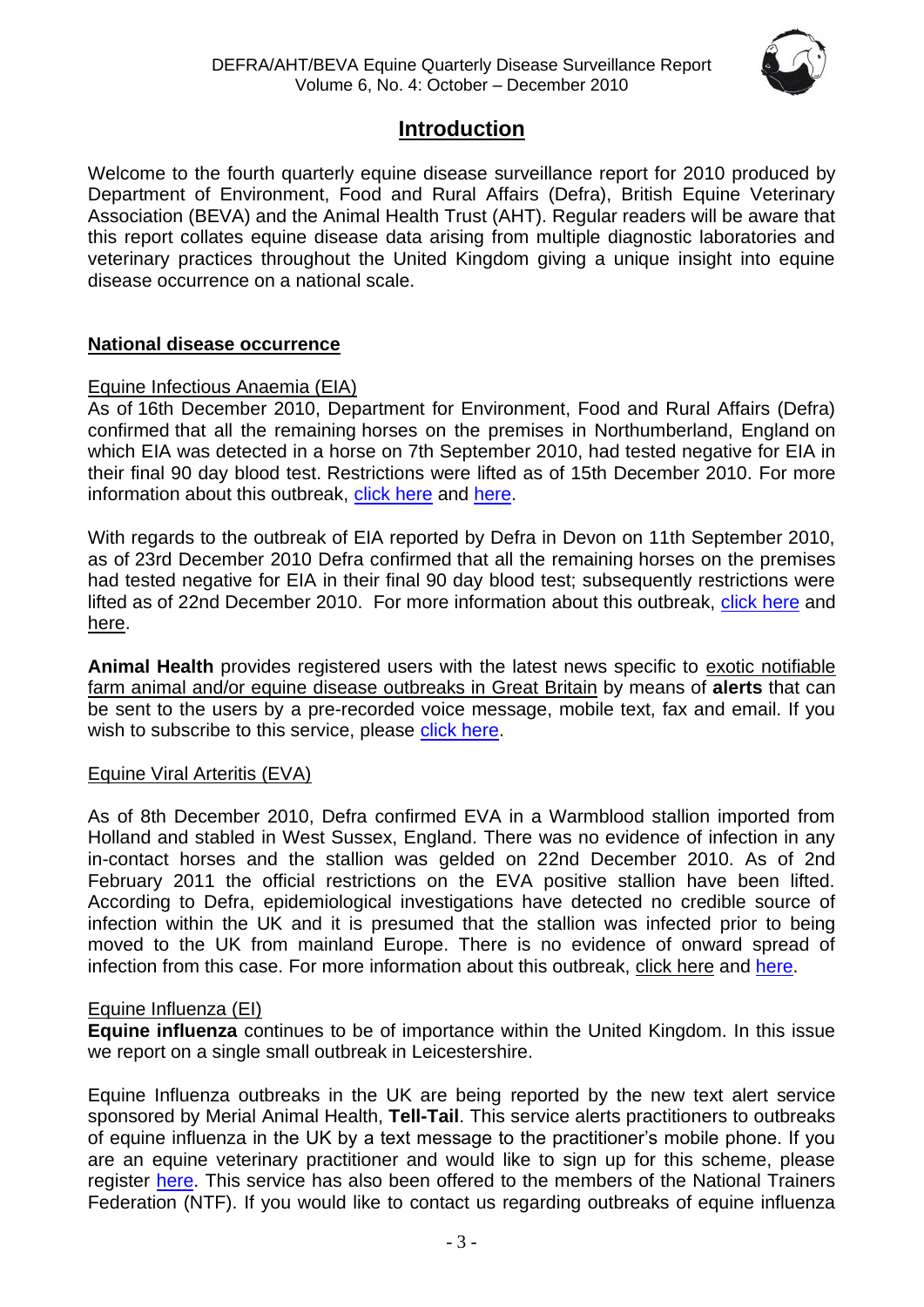

virus or would like to sign up for our sentinel practice scheme, please send a message to: [equiflunet@aht.org.uk](mailto:equiflunet@aht.org.uk) or follow the link to [www.equiflunet.org.uk](http://www.equiflunet.org.uk/) for more information on equine influenza.

# Equine Herpesvirus-1

Several outbreaks of EHV-1 causing abortion or paralytic disease have been reported in the UK this quarter. In addition to these outbreaks, which are outlined in the Virological Diagnoses for the Fourth Quarter 2010 of this report, in January 2011 an outbreak of EHV-1 causing neurological disease and multiple abortions has been reported on a stud in Oxfordshire. As of 17th January 2011 a Thoroughbred barren mare presented with neurological disease and was euthanased. Following the post-mortem examination and histopathology revealing focal haemorrhages in sections from the spinal cord, EHV-1 was suspected to be the cause of disease in this mare. On 2nd February 2011 virus isolation on spinal cord tissue from this mare was positive and was subsequently confirmed as EHV-1 by PCR. There were 9 mares in total on the premises, and 3 of them (pregnant mares) had shared airspace with the affected mare. These three mares started showing pyrexia, and eventually all three aborted. Only one of these abortions was investigated and as of 28th January 2011 EHV-1 was confirmed to be the cause of abortion on the basis of positive PCR for EHV-1 in mixed fetal tissues. The four mares were all vaccinated against EHV-1/-4, as are the remaining mares on the premises which are due to foal and which are being kept in isolation. All necessary precautions have been taken, the Thoroughbred Breeders' Association (TBA) has been informed and the HBLB Codes of Practice is being followed.

# **International disease occurrence**

# Contagious Equine Metritis (CEM)

No additional carrier stallions or mares were detected as a sequel to the 2008/09 CEM event in the USA. A total of 292 stallions in 28 states have been screened by bacteriological culture since the USDA, APHIS, VS instituted a stallion testing program in early 2010, none of which have turned up positive for *T. equigenitalis*. The majority of the stallions tested were Quarter horses (114), with an additional 28 different breeds represented among the remaining 178 animals included in the survey. Some 268 of the overall total tested were active breeding stallions with a further 24 being stallions that had been imported into the USA since 2000. All epidemiologically linked horses have been identified and all testing and treatment protocols have been conducted in accordance with Federal, International, and expert guidance and requirements; subsequently the comprehensive epidemiological investigations of the Contagious Equine Metritis (CEM) events in the United States are closed and the whole event has been declared resolved as of 27th December 2010.

One case of CEM in a Lipizzaner on one premises in Seine-et-Marne, France, was confirmed on 24th December using agent isolation.

As previously reported, on 12th July 2010 CEM was reported in Evora, Portugal. This outbreak is ongoing as of 3rd February 2011. For more information about this outbreak, [click here.](http://web.oie.int/wahis/public.php?page=single_report&pop=1&reportid=9592)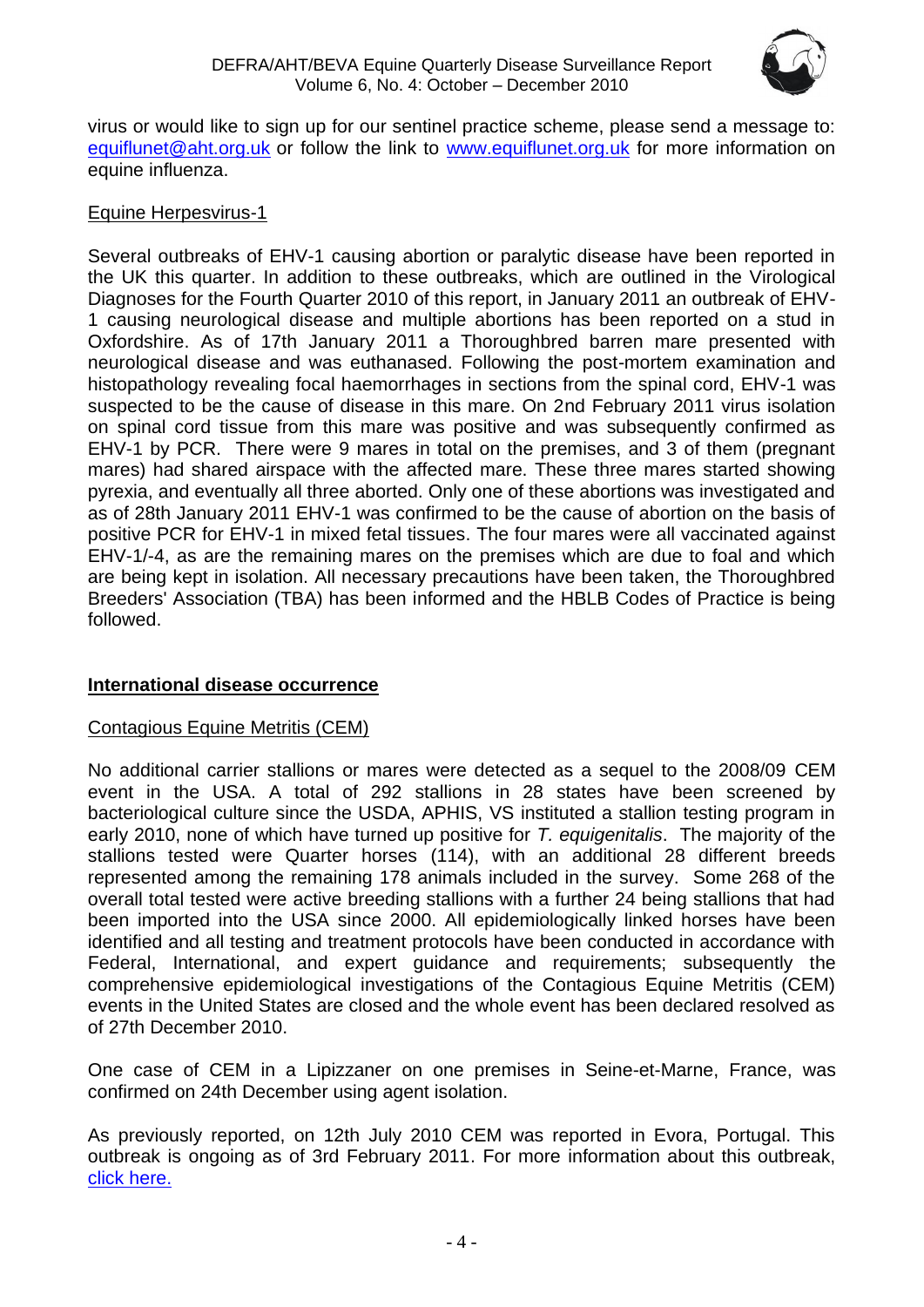

# Equine Infectious Anaemia (EIA)

As previously reported, following the investigation launched on 20th January 2011 after the UK reported having confirmed the disease in two horses of a consignment from Romania via Belgium, EIA was confirmed in seven single cases in Assebroek and Brugge (West Flanders), Warsage, Fumal, Charneux and La Reid (Liège), and Knesselaere (East Flanders). These seven outbreaks in Belgium were resolved as of 14th December 2010. For more information, [click here.](http://web.oie.int/wahis/public.php?page=single_report&pop=1&reportid=8917)

Regarding the EIA situation in Germany, currently there are 22 continuing outbreaks of EIA in Germany. Restrictions have been placed on the affected premises and epidemiological investigations are still ongoing. In 2010 a total number of 27 outbreaks occurred, of which five outbreaks have been reported as being resolved and restrictions have been lifted. During 2010 19 EIA outbreaks have been reported on premises in the Federal State of Bayern, five outbreaks in the Federal State of Hessen and one outbreak each in Nordrhein-Westfalen and Rheinland-Pfalz. As far as the regional distribution is concerned, all outbreaks have occurred in the southern half of Germany. For more information about these outbreaks, [click here.](http://web.oie.int/wahis/public.php?page=single_report&pop=1&reportid=9660)

On 13th October 2010, one case of EIA was reported in a French Trotter in Gironde, France. The affected horse had not shown clinical signs and was tested as part of the epidemiological investigation involving horses related to the index outbreak confirmed on 3rd March 2010, in Dordogne. Restrictions have been placed on the affected premise; all the horses have been isolated and are due to be screened as part of the investigation. The affected horse was euthanased. In addition to this outbreak, on 16th November 2010, one case of EIA was confirmed in Ille-et-Vilaine. The affected horse was imported from Romania in 2008 via Belgium. Restrictions have been placed on the affected premises and epidemiological investigations are ongoing. For more information about the EIA outbreaks in France, [click here](http://web.oie.int/wahis/public.php?page=disease_immediate_summary&disease_type=Terrestrial&disease_id=59&empty=999999) and [here.](http://www.respe.net/alerteall)

As previously reported, on the  $2<sup>nd</sup>$  July 2010 EIA was confirmed in a horse in Western Macedonia and Thrace, Greece. As of 3<sup>rd</sup> February 2011, this outbreak is continuing and investigations are ongoing. For more information about this outbreak, [click here.](http://web.oie.int/wahis/public.php?page=single_report&pop=1&reportid=9495)

As reported by RESPE on 20th January 2011 following a report from the *Ministère de l'Alimentation, de l'Agriculture et de la Pêche* (France), EIA has been confirmed in Hadju-Bihar, Hungary. Following the screening of 700 horses under an epidemiological investigation for EIA, one horse tested positive and has subsequently been euthanased. Also in Hungary and as reported by RESPE on 3rd February 2011, EIA has been confirmed in a horse in Gyõr-Moson-Sopron. Following the screening of 400 horses under an epidemiological investigation for EIA, all horses except for one horse tested negative. The positive horse, which was standing on a premises with other 10 horses, has subsequently been euthanased. Restrictions have been placed on the affected premises. For more information about these outbreaks, please [click here.](http://web.oie.int/wahis/public.php?page=single_report&pop=1&reportid=10211)

In January 2011 two horses were confirmed positive for EIA on a premises in northeast Missouri, USA. The first case was a Belgian horse that was quarantined upon confirmation of infection and subsequently euthanased. Testing of the remaining horses on the premises turned up a second seropositive animal, which was also euthanized. State animal health officials tested 696 other horses in the vicinity of the affected farm of which a number had contact with the 2 infected animals but found no additional cases of infection.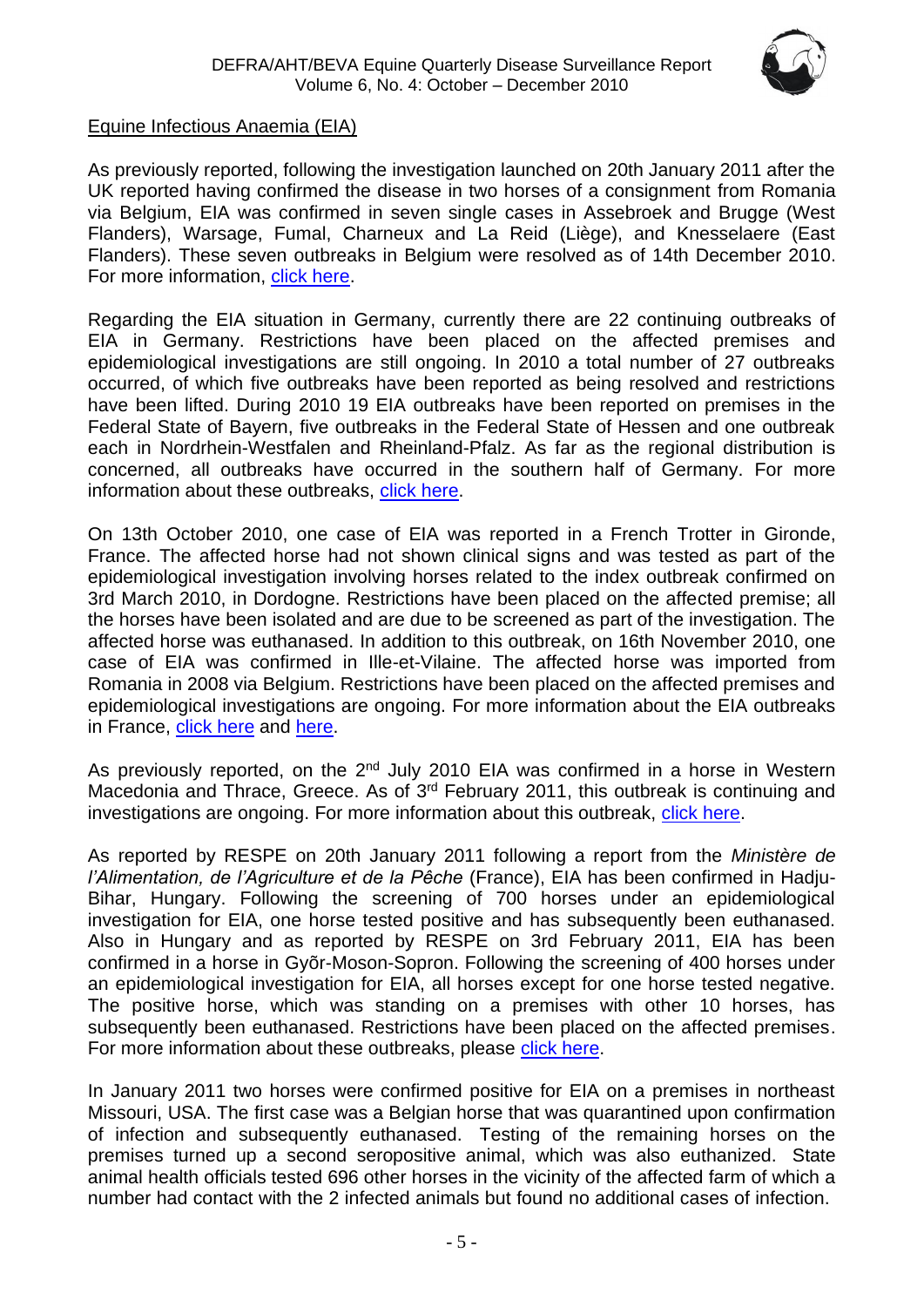

The source of virus for the two cases of EIA has not been determined. For more information, [click here.](http://www.promedmail.org/pls/apex/f?p=2400:1202:2715866266485749::NO::F2400_P1202_CHECK_DISPLAY,F2400_P1202_PUB_MAIL_ID:X,86859)

# Equine Piroplasmosis

Regarding the **Equine Piroplasmosis** (EP) outbreaks in the US, extensive testing and follow-up investigation for evidence of EP caused by *Theileria equi* or *Babesia caballi* has continued throughout the fourth quarter of 2010 following the discovery of EP on a ranch in south eastern Texas in 2009. Of 2,500 horses tested since that event, 413 *T. equi* seropositive horses were determined to be epidemiologically linked to the index premises in Texas. A considerable number of the positive horses were relocated back to the index ranch to be managed under long-term quarantine on that facility. Many of these animals have been included in a USDA approved EP treatment research program or in other research studies conducted by USDA, ARS.

A not insignificant number of seropositive horses on premises other than the index ranch have been euthanased by their owners. Some others are currently being kept under state quarantine on individual premises in Alabama, Indiana, North Carolina, Tennessee and Texas. Aside from the aforementioned findings, an additional 143 horses (137 positive for *T. equi* and 6 positive for *B. caballi*) unrelated to the index premises in Texas, have been identified in a total of 16 states. While many of the positive horses are racehorses belonging to the Quarter horse breed, other breeds including Thoroughbreds are also represented. A not insignificant number of these horses were imported in the USA at some time in the past, many from known EP-endemic countries. Currently, a total of 9 states (Arkansas, Colorado, Florida, Kentucky, Iowa, Louisiana, New Mexico, Oklahoma and Texas), require EP testing for horses competing in sanctioned horse racing events. Further testing for EP is continuing with respect to interstate movement of horses, movement to equine events and trace-back investigations. [Click here](http://web.oie.int/wahis/public.php?page=disease_immediate_summary&disease_type=Terrestrial&disease_id=61&empty=999999) for more information about the EP situation in the US.

# West Nile Virus (WNV)

The WNV outbreak reported on 4th October 2010 in Dobric, Bulgaria was declared resolved as of 30th December 2010. In addition, the outbreak reported on 2nd November in Varna, Bulgaria has also been declared resolved. For more information about these outbreaks, [click here.](http://web.oie.int/wahis/public.php?page=single_report&pop=1&reportid=9793)

As previously reported, on 27th August 2010 WNV was reported for the first time in Greece [\(click here](http://web.oie.int/wahis/public.php?page=single_report&pop=1&reportid=9642) for more information). As of 3rd February 2011 the situation regarding the outbreaks of WNV in Greece has not changed with respect to the last report; 27 outbreaks involving 559 susceptible horses, 30 cases and 3 deaths are still ongoing.

As previously reported, on 27th September 2010 the OIE confirmed the first occurrence of West Nile Virus (WNV) in equids in Portugal. An outbreak involving a positive horse on a premises with only one susceptible horse was reported in Lisboa e Vale do Tejo, near Lisbon. The affected horse was been humanely destroyed on welfare grounds and the outbreak was declared resolved as of 4th October 2010. However, on 29th October 2010 a second outbreak involving a positive horse and 70 susceptible horses was reported in the same area. As of 3rd February 2011 this outbreak is still ongoing. For more information about this outbreak, [click here.](http://web.oie.int/wahis/public.php?page=single_report&pop=1&reportid=9879)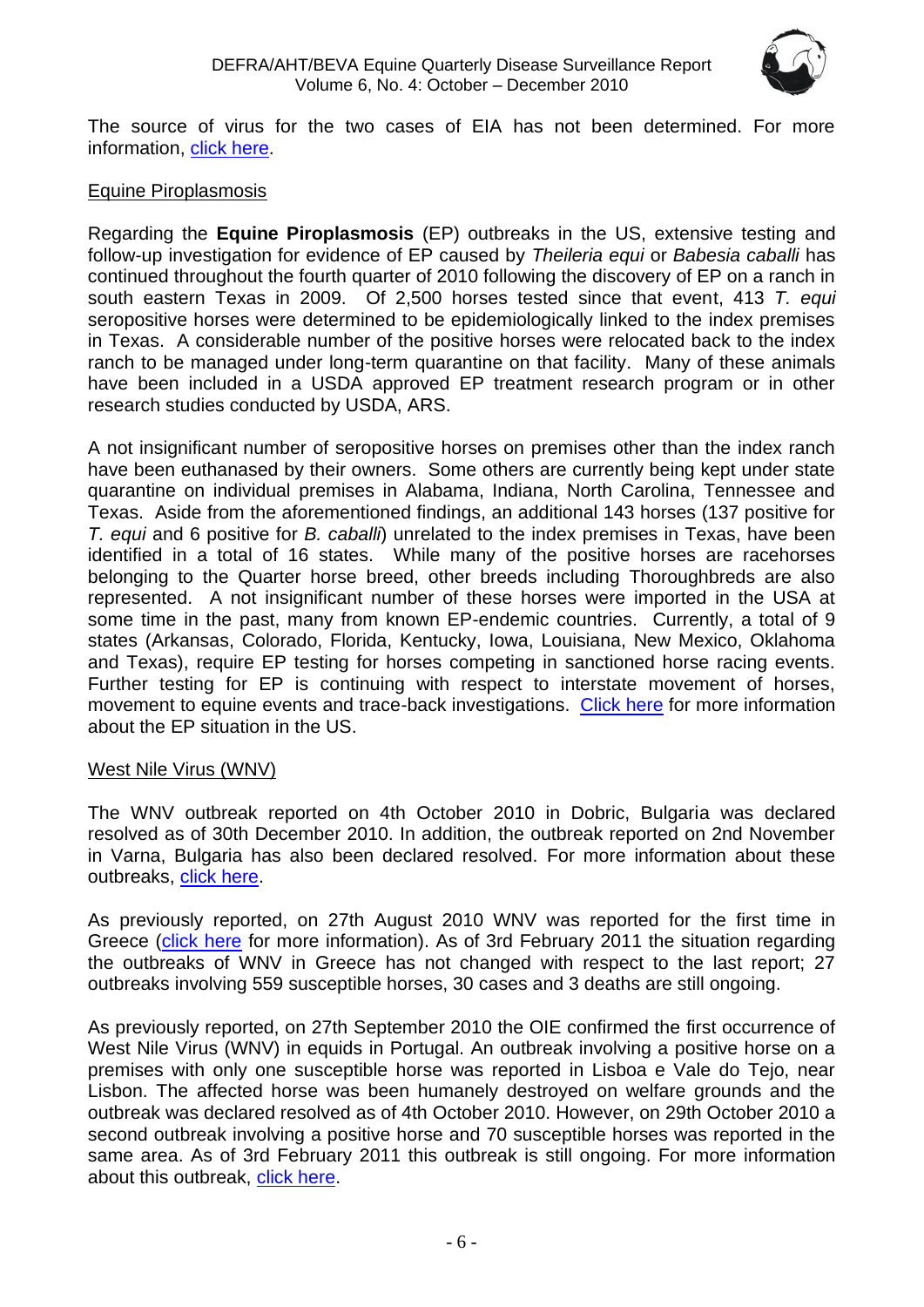

On 29th December 2010 three outbreaks were reported in Romania (two in Braila and one in Constanta). These three outbreaks have involved 6 cases and 9 susceptible horses. The tree outbreaks are located nearby mosquito breeding areas. As of 3rd February 2011 all three outbreaks are ongoing. Please [click here](http://web.oie.int/wahis/public.php?page=single_report&pop=1&reportid=10112) for further information about these outbreaks.

As reported in last quarter´s issue, on 10th September 2010 the first occurrence of West Nile Virus (WNV) in equids was confirmed in Spain. As of 3rd February 2011 the situation regarding the outbreaks of WNV in Spain has not changed with respect to the last report. The 31 outbreaks reported are ongoing, there are 845 susceptible horses and 39 cases of which two have died. For more information, [click here.](http://web.oie.int/wahis/public.php?page=single_report&pop=1&reportid=9695)

A total of 86 cases of WNE were recorded over the approximate three month period since late September 2010. The greatest number of cases during the period were recorded in Florida (18), California (15), Texas (8), Colorado (5) and Pennsylvania (5), Missouri (4), Kentucky (3), Tennessee (3) and Utah (3) and 1/2 cases in many other states. The vast majority of cases of WNE either had not been vaccinated, had no history of vaccination or had not been vaccinated within the previous 12 months.

# **Focus articles**

In this report we are pleased to include two focus articles. Following the several cases of Atypical Myopathy in the south-west of England, Jo Ireland and Fatima Cruz from the AHT give an overview on the most relevant up to date information of this disease.

We reiterate that the views expressed in this focus article are the authors' own and should not be interpreted as official statements of Defra, BEVA or the AHT.

Access to all of the equine disease surveillance reports can be made on a dedicated page on the Animal Health Trust website at [http://www.aht.org.uk/equine\\_disease.html](http://www.aht.org.uk/equine_disease.html) or via the BEVA and Defra websites:

<http://www.beva.org.uk/> <http://www.defra.gov.uk/foodfarm/farmanimal/diseases/vetsurveillance/reports/listing.htm>

We would remind readers and their colleagues that a form is available on the AHT website for registration to receive reports free of charge, via e-mail, on a quarterly basis. The link for this registration form is available via

<span id="page-6-0"></span>[http://www.aht.org.uk/equine\\_disease\\_registration.html.](http://www.aht.org.uk/equine_disease_registration.html)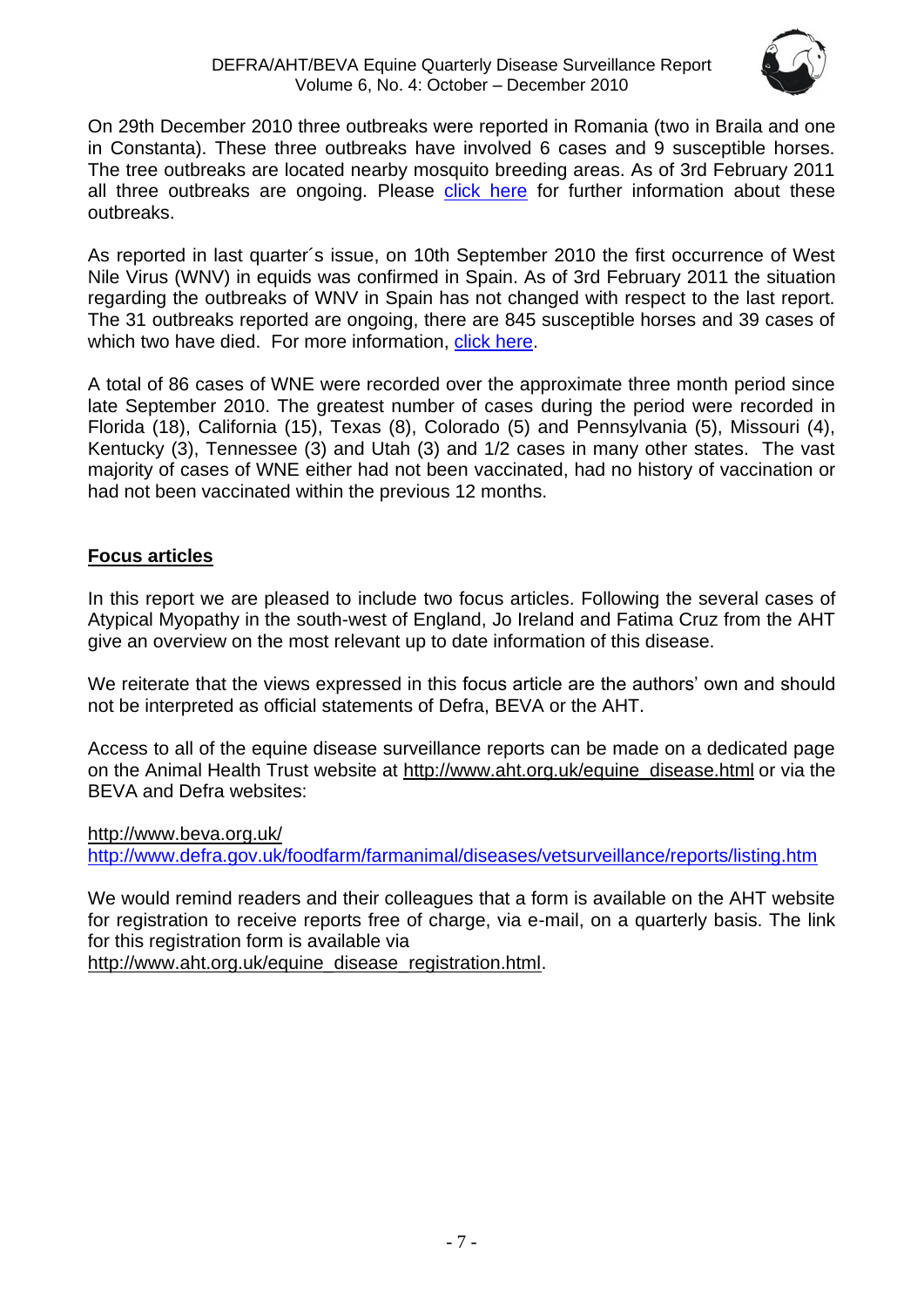

# **Virology Disease Report for the Fourth Quarter of 2010**

The results of virological testing for October to December 2010 are summarised in Table 1 and include data relating to Equine Viral Arteritis (EVA), Equine Infectious Anaemia (EIA) and West Nile Virus (WNV) from the Veterinary Laboratories Agency (VLA), Weybridge. The sample population for the VLA is different from that for the other contributing laboratories, as the VLA's tests are principally in relation to international trade (EVA and EIA). VLA now provides testing for WNV as part of clinical work up of neurological cases on specific request and provided the local DVM has been informed.

|                          | <b>Number of</b><br><b>Samples Tested</b> | <b>Number Positive</b> | <b>Number of</b><br>Contributing<br>Laboratories |
|--------------------------|-------------------------------------------|------------------------|--------------------------------------------------|
| <b>Serological Tests</b> |                                           |                        |                                                  |
| EVA ELISA                | 1752                                      | $10\#$                 | 5                                                |
| <b>EVA VN</b>            | 355                                       | 1#                     | 3                                                |
| <b>VLA EVA VN</b>        | 1217                                      | $24*$                  | 1                                                |
| EHV-1/-4 CF test         | 601                                       | 8*                     | 1                                                |
| EHV-3 VN test            | $\Omega$                                  | $\Omega$               |                                                  |
| ERV-A/-B CF test         | 259                                       | $2^*$                  | 1                                                |
| Influenza HI test        | 248                                       | $7^*$                  | 1                                                |
| EIA (Coggins)            | 304                                       | 0                      | 3                                                |
| <b>EIA ELISA</b>         | 683                                       | 0                      | 3                                                |
| VLA EIA (Coggins)        | 1934                                      | 0                      | 1                                                |
| <b>VLA WNV (PRNT)</b>    | 9                                         | 0                      | 1                                                |
| <b>Virus Detection</b>   |                                           |                        |                                                  |
| <b>EHV-1/-4 PCR</b>      | 94                                        | 4                      | $\overline{2}$                                   |
| <b>EHV-2/-5 PCR</b>      | 12                                        | 7                      | 1                                                |
| Influenza NP ELISA**     | 189                                       | 1                      |                                                  |
| Influenza Directigen     | 235                                       | 0                      |                                                  |
| Influenza VI in eggs     | $\mathbf 0$                               | 0                      |                                                  |
| EHV VI                   | 152                                       | 8                      |                                                  |
| <b>EVA VI/PCR</b>        | $\Omega$                                  | $\Omega$               |                                                  |
| <b>VLA EVA VI/PCR</b>    | 10                                        | 1                      |                                                  |
| Rotavirus                | 18                                        | $\overline{2}$         | 5                                                |

#### **Table 1: Diagnostic virology sample throughput and positive results for the fourth quarter 2010**

ELISA = enzyme-linked immunosorbent assay, VN = virus neutralisation, VLA = Veterinary Laboratories Agency, CF = complement fixation,

 $H =$  haemagglutination inhibition, Coggins = agar gel immuno diffusion test, PCR = polymerase chain reaction, NP = nucleoprotein,

VI = virus isolation, EVA = equine viral arteritis, EHV = equine herpes virus, ERV = equine rhinitis virus, EIA = equine infectious anaemia

# = Seropositives include vaccinated stallions, \* = Diagnosed positive on basis of seroconversion between paired sera

\*\* = The relatively high number of NP ELISA tests performed is largely due to requirements for international equine movement. All horses travelling to Australia must now have 2 NP ELISA tests performed prior to travel. The figures above include tests performed for international trade purposes.

Of the 24 EVA VN positives detected by the VLA, 14 were export samples, 3 were serum samples from stallions for artificial insemination (AI) certification, 5 samples were submitted privately for testing and 2 samples were submitted for diagnosis from overseas. Of the 10 semen samples received for EVA testing one tested positive on virus isolation and RT-PCR; this positive relates to the EVA outbreak in West Sussex, England.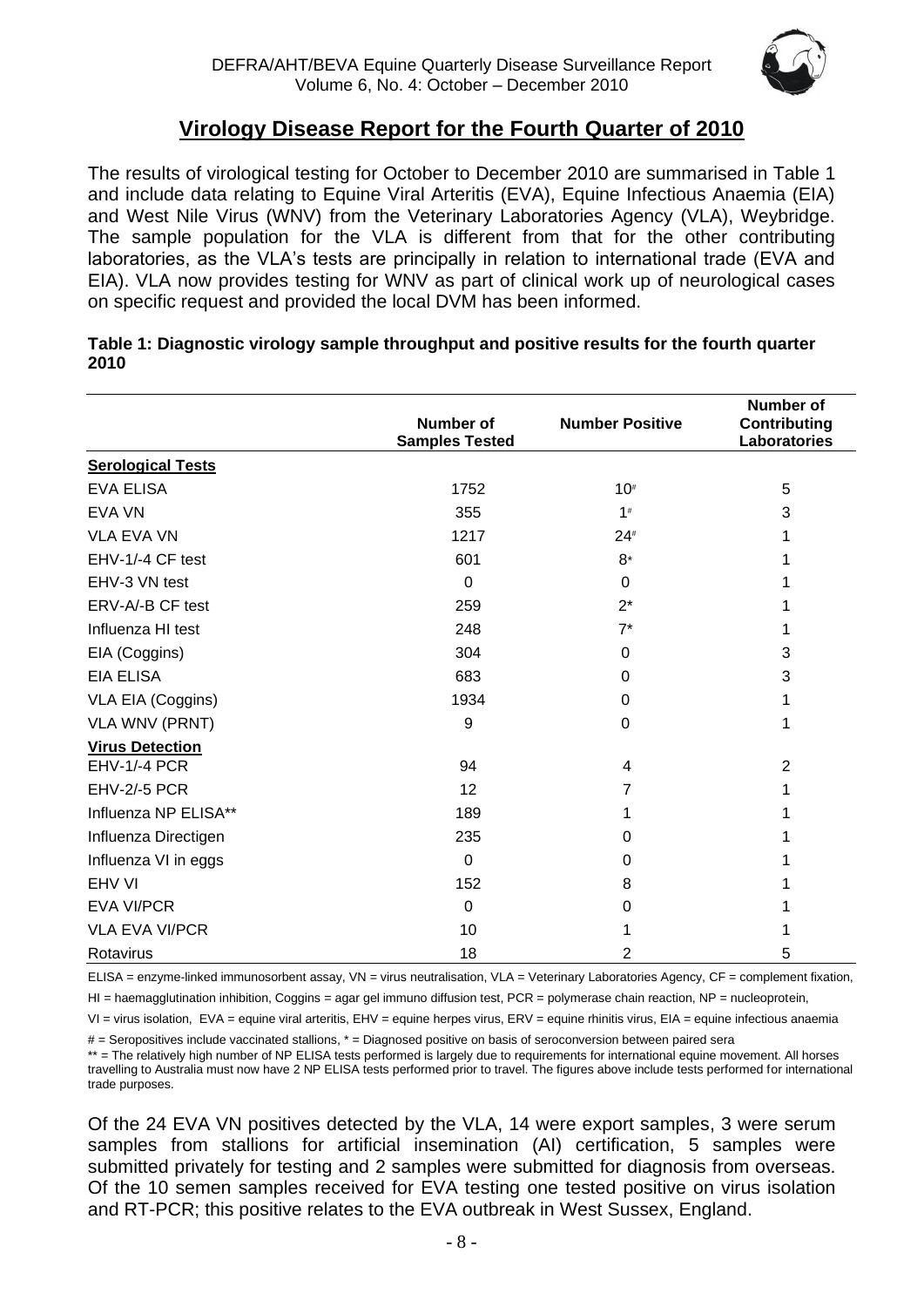

The 1934 agar gel immuno diffusion tests for EIA (AGID; Coggins) were conducted for international trade purposes and they were all negative.

# <span id="page-8-0"></span>**Virological Diagnoses for the Fourth Quarter of 2010**

# **EHV-1 Abortion**

Two single cases of EHV-1 abortions in two Thoroughbred mares have been reported in this quarter. In both cases EHV-1 infection confirmed was on the basis of positive PCR for EHV-1 in mixed fetal tissues consistent with characteristic histopathology evident in formalin fixed tissue sections and also virus isolation from placenta and/or fetal tissues. No further cases were reported on either of the affected studs. All necessary precautions were taken and the HBLB Codes of Practice were followed.

# **EHV-1 paralytic and respiratory disease**

On 8th December 2010 an outbreak of EHV-1 causing multiple cases of fever and paralytic disease was reported in a livery yard in Warwickshire, England. There were at least 10 horses out of a total of 40 on the premises reported with clinical signs which varied from fever and mild inco-ordination to moderate/severe neurological signs without obvious respiratory signs. As of 9th December one severely affected horse was euthanased; the remaining affected horses were treated symptomatically. All the horses on the yard were current for equine influenza vaccinations but were not vaccinated against EHV-1/-4. Initial clinical suspicion of EHV-1 infection was supported with evidence of high titres by complement fixation (CF) test in some affected horses in the absence of recent vaccination. Submission of post mortem material from the euthanased horse provided the opportunity to confirm the presumptive diagnosis of paralytic EHV-1 on the basis of spinal cord tissues testing positive for presence of EHV-1 by PCR. In addition, virus isolation from nasopharyngeal swabs and heparinised bloods in the in-contact horses gave rise to three other horses testing positive for EHV-1. Restrictions were placed until further notice and an epidemiological investigation was undertaken including laboratory screening by means of virological and paired serological testing.

# **EHV-4 Respiratory infection**

EHV-4 was isolated from a nasopharyngeal swab in a 3 year-old stallion which showed respiratory signs.

# **Equine Influenza**

On 4th November 2010 equine influenza was diagnosed in a four year-old horse in Leicestershire, UK. Diagnosis was confirmed by the Animal Health Trust on the basis of positive nucleoprotein (NP) ELISA on a nasopharyngeal swab. The affected horse, which had a primary vaccination for EI in the past that lapsed, showed respiratory signs and at the time of reporting was the only affected animal among a group of 20 horses (most of them vaccinated for EI) on a livery yard. Genetic characterisation of the isolate obtained from this outbreak could not be carried out due to failure to isolate virus from the primary sample.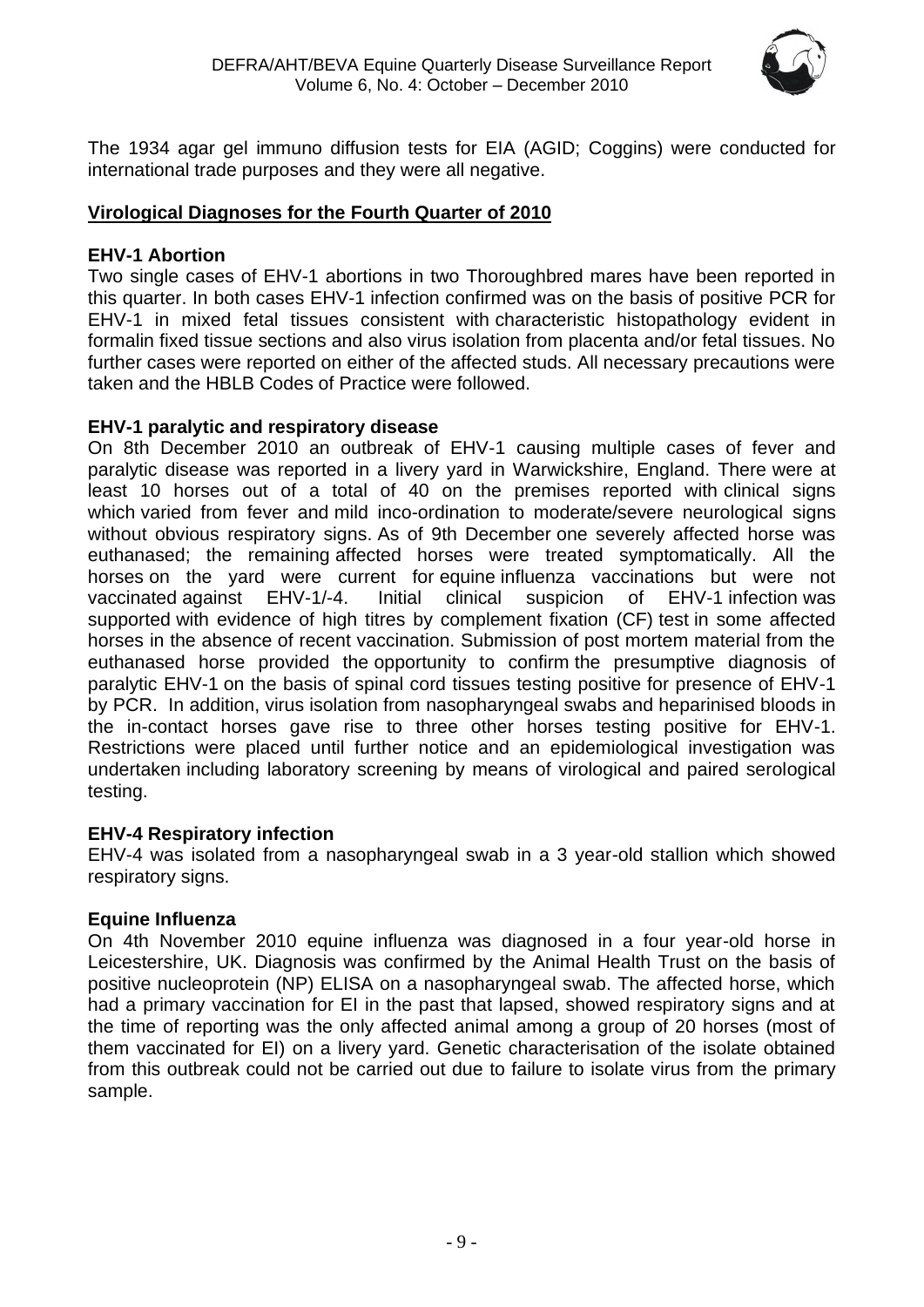

# **Bacteriology Disease Report for the Fourth Quarter 2010**

<span id="page-9-0"></span>A summary of the diagnostic bacteriology testing undertaken by different contributing laboratories is presented in Table 2. For contagious equine metritis (CEM) 27 out of 28 HBLB approved laboratories in the UK contributed data.

## VLA CEMO Data for the period October to December 2010

We are again pleased to include data relating to CEM testing from the Veterinary Laboratories Agency (VLA), in this quarterly report. The sample population for the VLA is different from that for the other contributing laboratories as the VLA tests are principally in relation to international trade and/or outbreak investigations.

#### **Strangles**

Strangles remains endemic in the UK, especially among parts of the non-Thoroughbred horse population. Diagnoses are confirmed in the UK based on traditional culture of *S. equi* and qPCR on respiratory samples and/or seroconversion using a serological ELISA.

| <b>YUGILGI LUIU</b>                          |                                              |                                  |                                                                |
|----------------------------------------------|----------------------------------------------|----------------------------------|----------------------------------------------------------------|
|                                              | <b>Number of</b><br><b>Samples</b><br>Tested | <b>Number</b><br><b>Positive</b> | <b>Number of</b><br><b>Contributing</b><br><b>Laboratories</b> |
| <b>CEMO (HBLB)</b>                           | 1163                                         | 0                                | 27                                                             |
| <b>CEMO (VLA)</b>                            | 999                                          | 0                                |                                                                |
| Klebsiella pneumoniae <sup>#</sup>           | 11561                                        | 2                                | 27                                                             |
| Pseudomonas aeruginosa                       | 11531                                        | 13                               | 27                                                             |
| Strangles*culture                            | 1435                                         | 101                              | 18                                                             |
| <b>Strangles PCR</b>                         | 872                                          | 77                               | 2                                                              |
| <b>Strangles ELISA</b>                       | 992                                          | 183                              |                                                                |
| <b>Salmonellosis</b>                         | 628                                          | 17                               | 18                                                             |
| <b>MRSA</b>                                  | 291                                          | 6                                | 11                                                             |
| <b>Clostridium perfringens</b>               | 146                                          | 8                                | 6                                                              |
| <b>Clostridium difficile (toxin by ELISA</b> |                                              |                                  |                                                                |
| or immunochromatography)                     | 155                                          | 18                               | 9                                                              |
| <b>Borrelia (by ELISA)</b>                   | 27                                           | 13                               |                                                                |
| <b>Rhodococcus equi</b>                      | 568                                          |                                  |                                                                |
| Lawsonia intracellularis**                   | 76                                           | 22                               | 4                                                              |

#### **Table 2: Diagnostic bacteriology sample throughput and positive results for the fourth quarter 2010**

CEMO = contagious equine metritis organism (Taylorella equigenitalis); HBLB = HBLB accredited laboratories; #=capsule type 1,2,5; VLA = VLA reference laboratory**; \****Streptococcus equi* subsp*. equi*; MRSA = methicillin resistant *Staphylococcus aureus.* \*\* *Lawsonia intracellularis* identified using PCR applied to faeces; <sup>1</sup> reproductive tract samples only

#### VLA *Salmonella* results

From the 16 strains typed by the VLA the serotypes reported were *S*. Enteritidis (five isolates), *S*. Newport (three isolates), *S*. Typhimurium (two isolates), serotype 4,5,12:I:- (two isolates), *S.* Agama, *S*. Anatum, *S*. Nagoya and *S*. Berta (one isolate respectively). These 16 positive samples represent 13 incidents.

The following definition of an incident applies: "An incident comprises the first isolation and all subsequent isolations of the same serovar or serovar and phage/definitive type combination of a particular *Salmonella* from an animal, group of animals or their environment on a single premises, within a defined time period (usually 30 days)."

For more information from Defra about *Salmonella* in the UK, please [click here.](http://www.defra.gov.uk/vla/reports/rep_salm_rep07.htm)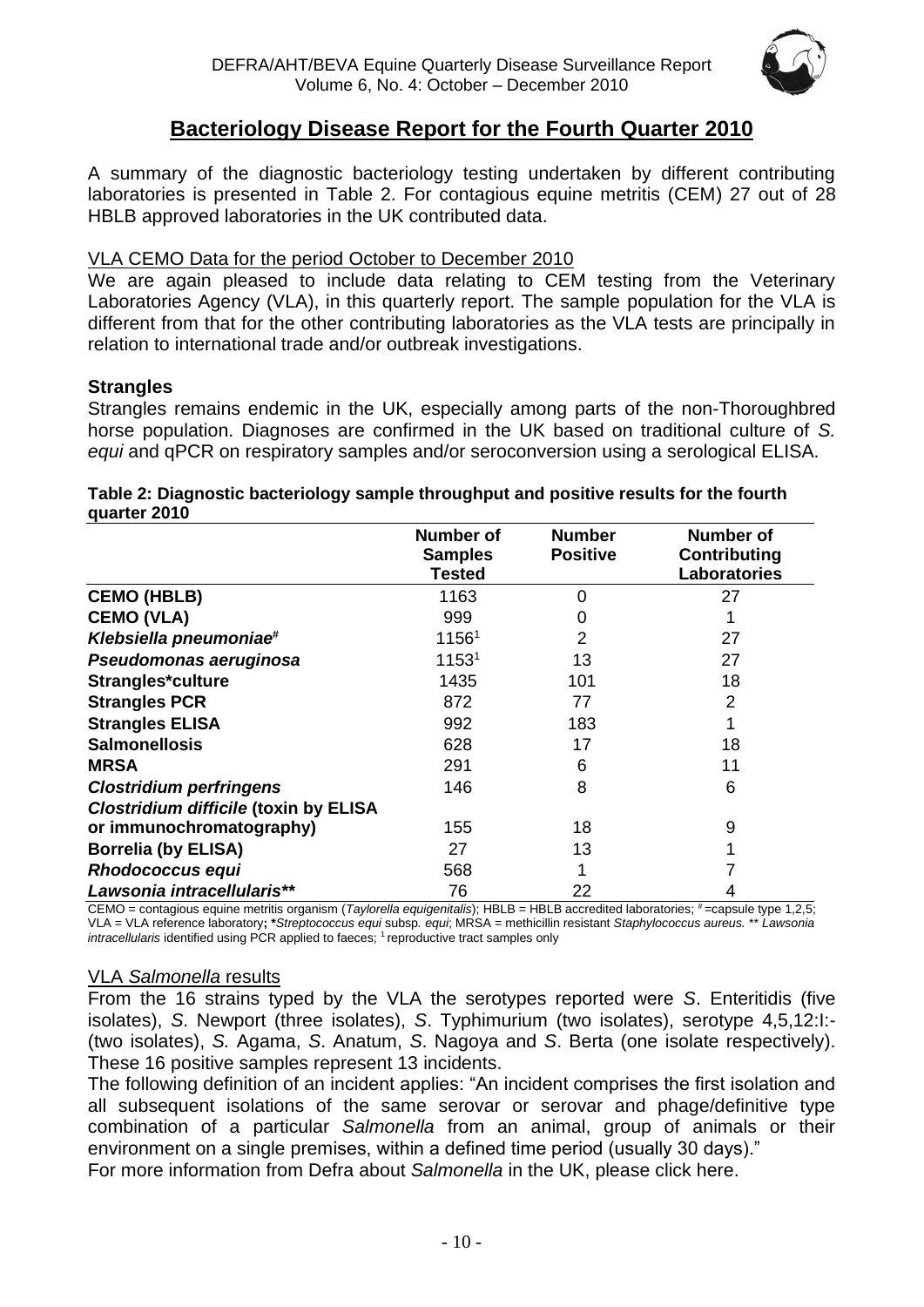

# <span id="page-10-0"></span>**Focus Article: Recent advances in** *Rhodococcus equi*

#### **Professor Jose A. Vazquez-Boland, DVM, PhD. Microbial Pathogenesis Unit, Centre for Infectious Diseases, College of Medicine and Veterinary Medicine, University of Edinburgh.**

The genus *Rhodococcus* belongs to one of the largest microbial groups on earth, the *Actinobacteria*. The rhodococcci include "friendly" organisms that produce antibiotics and other clinically useful secondary metabolites, but also major pathogens, such as the causative agents of tuberculosis (TB), leprosy or diphtheria. They are widely distributed in the environment and are important in biotechnology due to their extraordinary metabolic versatility and biodegradative properties. The genus also includes an animal pathogen, *Rhodococcus equi*, a soil inhabitant that uses herbivore manure as growth substrate and is ubiquitous in the farm environment.

#### **Horse pathogen**

*R. equi* is the causative agent of a severe respiratory disease of horses that is a leading cause of mortality in foals. Rhodococcal pneumonia typically affects foals between one and six months of age, follows an insidious course with sudden onset of overt symptoms, and is generally fatal if antibiotic treatment is not rapidly administered. Secondary enterocolotis and mesenteric lymphadenitis are other common manifestations. Less frequent forms of presentation include synovitis, uveitis, osteomyelitis and septic arthritis. The lung infection is contracted through inhalation of contaminated soil dust or the breath of infected animals. *R. equi* can also multiply in the intestine, contributing to its dissemination via an oral-fecal cycle that enriches the farm environment with virulent (plasmid-bearing) strains. Transmission is more likely to occur in conditions that favour aerosolisation of contaminated soil particles, i.e. dry weather and crowded paddocks. The organism becomes endemic on stud farms, where it represents a real challenge as there is no effective vaccine available. This is compounded by the intrinsic resistance of *R. equi* to many antibiotics (e.g. penicillins, cephalosporins, sulfamides, quinolones, tetracyclines, clindamycin, and chloramphenicol) and the recent emergence of acquired resistance to currently used drugs. The intracellular localization of the pathogen complicates its therapeutic management, making it necessary to administer lengthy treatments, of up to three months or more, with no guaranteed success [1,2,3].

Due to its high fatality rate, the lack of effective early diagnosis and preventative measures, and the costs of the prolonged antibiotic treatments (often administered prophylactically in endemic studs), *R. equi* has a major economic impact and is recognized as one of the most important infectious problems that afflict the equine industry worldwide.

#### **A multihost pathogenic actinomycete**

*R. equi* research has been traditionally "equinocentric" and the appreciation of the organism as a multihost bacterial pathogen has been largely neglected. *R. equi* is often isolated from submaxillary pyogranulomatous adenitis in pigs and TB-like abscesses in retropharyngeal and pulmonary lymph nodes in cattle [2]. Data from abattoir surveys in Ireland indicate that up to 4% of suspected bovine TB cases may in fact be *R. equi* infections [4]. Since the emergence of the AIDS pandemia, *R. equi* has also gained prominence as a human opportunistic pathogen. Human cases are generally associated with immunosuppressive conditions, and in HIV patients they usually present as TB-like purulent cavitary pneumonia with a high mortality (50-55%) [5]. *R. equi* infections have been reported in a variety of other animal species, including dogs and cats [6].

The number of reports of non-equine infections is on the rise, probably due to increased awareness about this pathogen and the application of improved detection techniques. However, *R. equi* is still frequently misidentified in the laboratory. A careful differential diagnosis must always be carried out in any suspected case of mycobacterial (TB) infection to exclude *R. equi*.

#### **Pathogenesis and molecular virulence determinants - before the genome**

*R. equi* is a facultative intracellular parasite of macrophages that replicates within a modified endosomal compartment, the *R. equi*-containing vacuole (RCV). *R. equi* virulence depends on the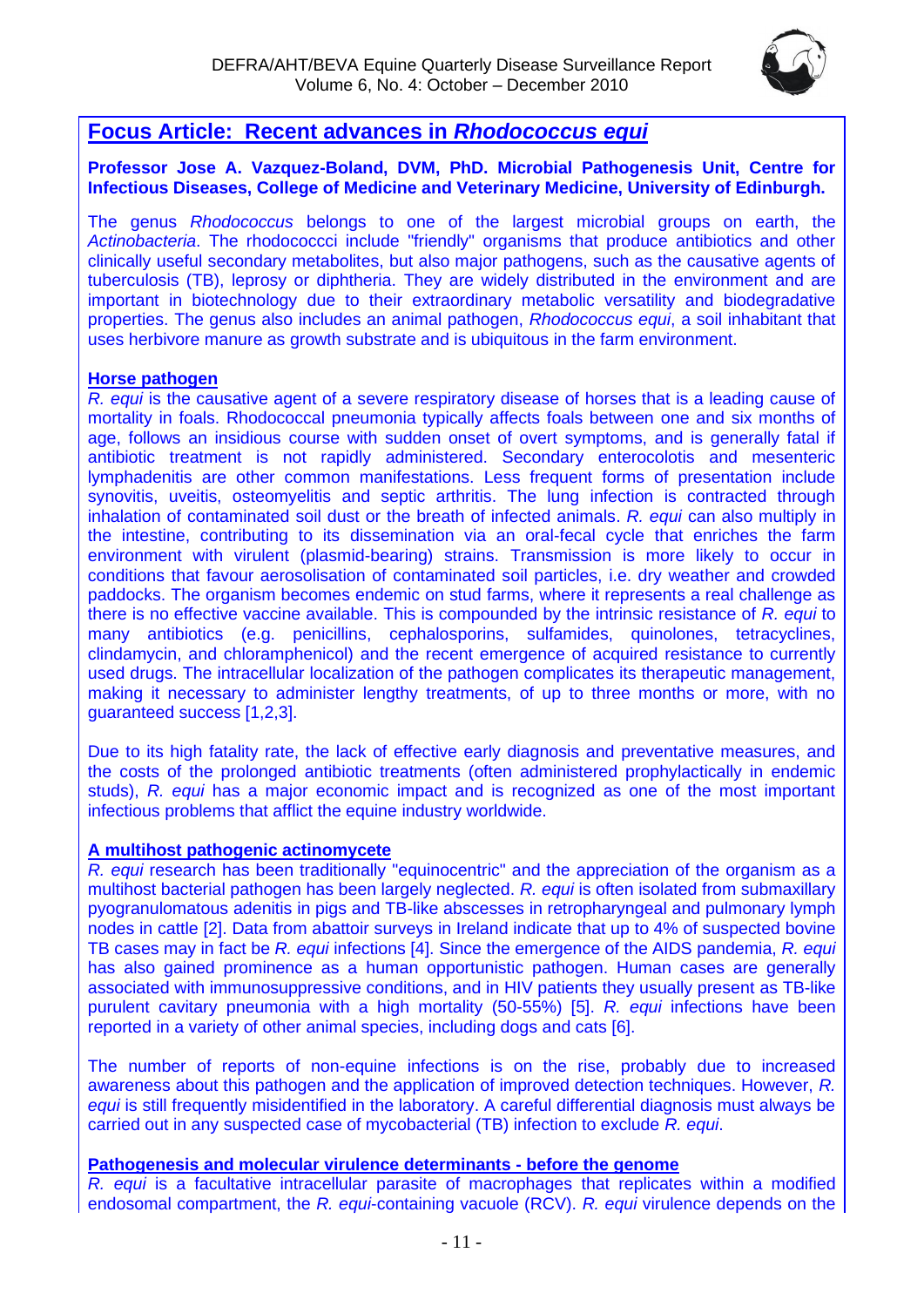

presence of a circular plasmid of 80 to 90 kb. This plasmid confers the property of arresting RCV acidification and maturation and its loss results in an inability to cause disease in foals and to replicate in macrophages *in vitro* and in mouse tissues *in vivo*. A surface lipoprotein antigen, VapA encoded in the plasmid, is a key mediator of these effects [2,3,7]. The *vapA* gene is located in a 21-Kb pathogenicity island (PAI) together with several other *vap* genes [8]. Recent findings from our laboratory indicate that specific virulence plasmid types are associated with specific animal hosts (horse, cattle, pigs). The host-associated plasmids differ in *vap* gene complement within the PAI, suggesting an involvement of the Vap proteins in the determination of *R. equi* host tropism [9]. This unique plasmid-determined host specificity constitutes a new paradigm in bacterial pathogenicity. The precise role and mechanism of the Vap proteins remain unknown.

Chromosomal factors are also likely to participate in *R. equi* pathogenesis. The *R. equi* glyoxylate shunt enzyme isocitrate lyase is required for full virulence in macrophages and mice, consistent with lipids being a major carbon source for the organism *in vivo*. Cell wall mycolic acid-containing glycolypids may promote survival within phagocytes and granuloma formation. Mannose-capped lipoarabinomannans may inhibit phagosome maturation or trigger the release of interferon-γ and IL-12 from infected cells, as shown in *Mycobacterium tuberculosis* (Mtb). Other possible chromosomal factors include cholesterol oxidase [45, 46], the capsular polysaccharide, iron uptake systems [43, 44], and homologues of the HtrA chaperone, NarG nitrate reductase and PepD peptidase [47]. However, their roles in virulence, if any, remain largely speculative [2,3].

#### **The** *R. equi* **genome**

To gain insight into the biology and virulence mechanisms of *R. equi*, in 2004 we determined with the Sanger Institute and an international collaborative consortium the complete genome sequence of a prototypic foal isolate, strain 103S (accessible at NCBI [http://www.ncbi.nlm.nih.gov/nuccore/NC\\_014659](http://www.ncbi.nlm.nih.gov/nuccore/NC_014659)). An overview of the genome was presented at a Havemeyer Foundation-sponsored international workshop we organised in 2008 in Edinburgh [10], and a paper with a detailed analysis has been recently published [11] (<http://www.plosgenetics.org/article/info%3Adoi%2F10.1371%2Fjournal.pgen.1001145>). *R. equi* 103S has a genome of just above 5 millions base pairs, with a circular chromosome of 5,043 Kb and a virulence plasmid of 80.6 Kb. The G+C content is 68.8%. Whole genome comparisons showed it is highly similar to that of the soil-restricted versatile biodegrader *Rhodococcus jostii* RHA1 (9.7 Mb) [50] and of two recently sequenced environmental rhodococci, *Rhodococcus erythropolis* PR4 (6.89 Mb) and *Rhodococcus opacus* B4 (8.17 Mb) (<http://www.nite.go.jp/index-e.html>); it is, however, significantly smaller in size, due to genome expansion in environmental rhodococci, not reductive evolution in *R. equi*. Next in overall genome similarity was *Nocardia farcinica* IFM 10152 followed by Mtb (**Fig. 1**).



**Fig. 1**. Pairwise chromosome alignments of *R. equi* and selected *Actinobacteria*. Red and blue lines connect homologous regions (tBLASTx) in direct and reverse orientation, respectively

#### **Niche adaptive features**

The 103S genome possesses a large complement of genes involved in lipid metabolism but lacks sugar transporters and PTS components, consistent with the inability of *R. equi* to use carbohydrates. *R. equi* is capable of synthesizing all amino acids from inorganic nitrogen and has the potential for anaerobic respiration via denitrification and nitrogen assimilation from nitrate/nitrite (**Fig. 2**). This metabolic profile probably represents a specialization vis-à-vis two key *R. equi*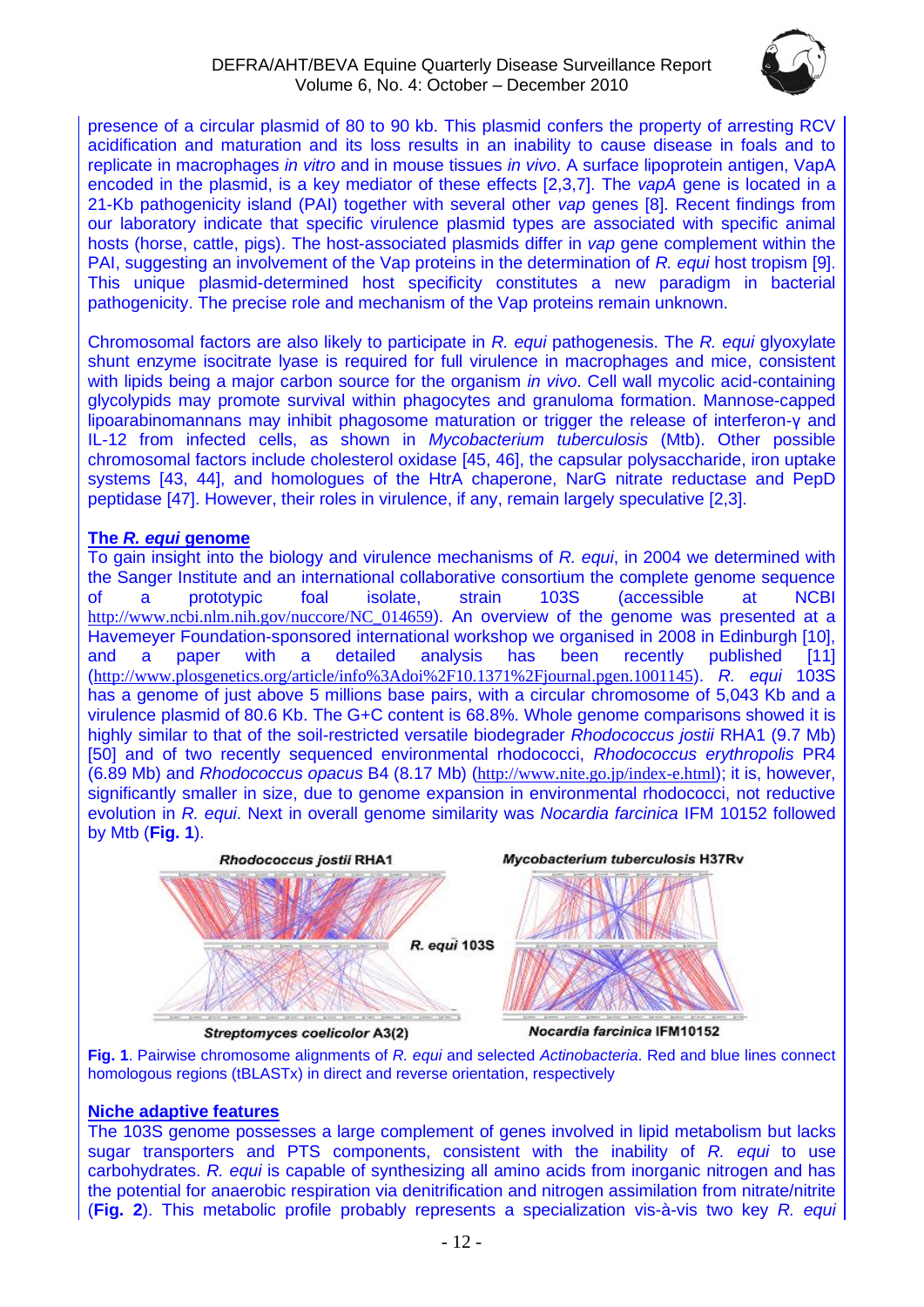

habitats: the volatile fatty acid-dominated environment of herbivores' distal intestine and feces; and the intramacrophage and granulome environments, presumably rich in membrane-derived lipids and poor in amino acids, sugars and oxygen. The inability to use sugars is unique among related actinomycetes and possibly confers a competitive advantage against carbohydrate-fermenting intestinal microbiota (which generate large quantities of short-chain fatty acids, a primary carbon source for *R. equi*). It lacks the extensive metabolic network and catabolic abilities of environmental rhodococci, as well as the extensive secondary metabolism found in many other *Actinobacteria*. In contrast, it has a larger than average secretome and many surface proteins (406 or 8.9% of genes) and regulators (464, 10.26% of genes), consistent with its dual lifestyle as soil saprotroph and intracellular parasite. *R. equi* is also well endowed to survive desiccation, important for its dustborne transmission during hot, dry weather. As typical in soil bacteria, the 103S genome is heavily shielded with an array of antibiotic resistance determinants, including 10  $\beta$ -lactamases, five aminoglycoside phosphotransferases and four multidrug efflux pumps. This illustrates how naturally selected resistance traits may have a significant impact on the clinical management of bacterial infections [11].

#### **Cooptive virulence**

The *R. equi* genome has provided important clues to understand how virulence was shaped in this pathogen and in the actinomycetes. Our findings suggest a mode of virulence evolution in which a few decisive niche (host)-adaptive HGT events in a direct ancestor of *R. equi*, such as the acquisition of the plasmid *vap* "intramacrophage survival" PAI, triggered the rapid conversion of a "preparasitic" commensal organism into a pathogen via the appropriation or cooption of preexisting bacterial functions. Gene cooption is a key evolutionary mechanism by which traits that evolved for one purpose serve new functions in different circumstances, thus allowing rapid adaptive changes. A way in which gene cooption operates is through critical modifications in the expression of the appropriated genes to adapt their function to the new needs. Whole-genome microarray transcription profiling and expression network analysis were used to identify new *R. equi* virulence genes by their coregulation with known pathogenicity determinants from the virulence plasmid, and we found that a number of chromosomal metabolic genes were placed under the regulatory influence of the *vap* PAI. Two of the *vap* PAI-coregulated genes encoded chorismate mutase and anthranilate synthase enzymes involved in aromatic amino-acid biosynthesis. Gene deletion and complementation analysis demonstrated that these two enzymes were required for full intramacrophage proliferation capacity, providing experimental support to our HGT-driven cooptive virulence model [11]. Recognizing the importance of gene cooption in bacterial virulence provides a rational framework for understanding and interpreting the emergence and evolution of microbial pathogenicity.



**Fig. 2**. Schematic overview of relevant metabolic and virulence-related features of *R. equi* 103S. See ref. [11] for details.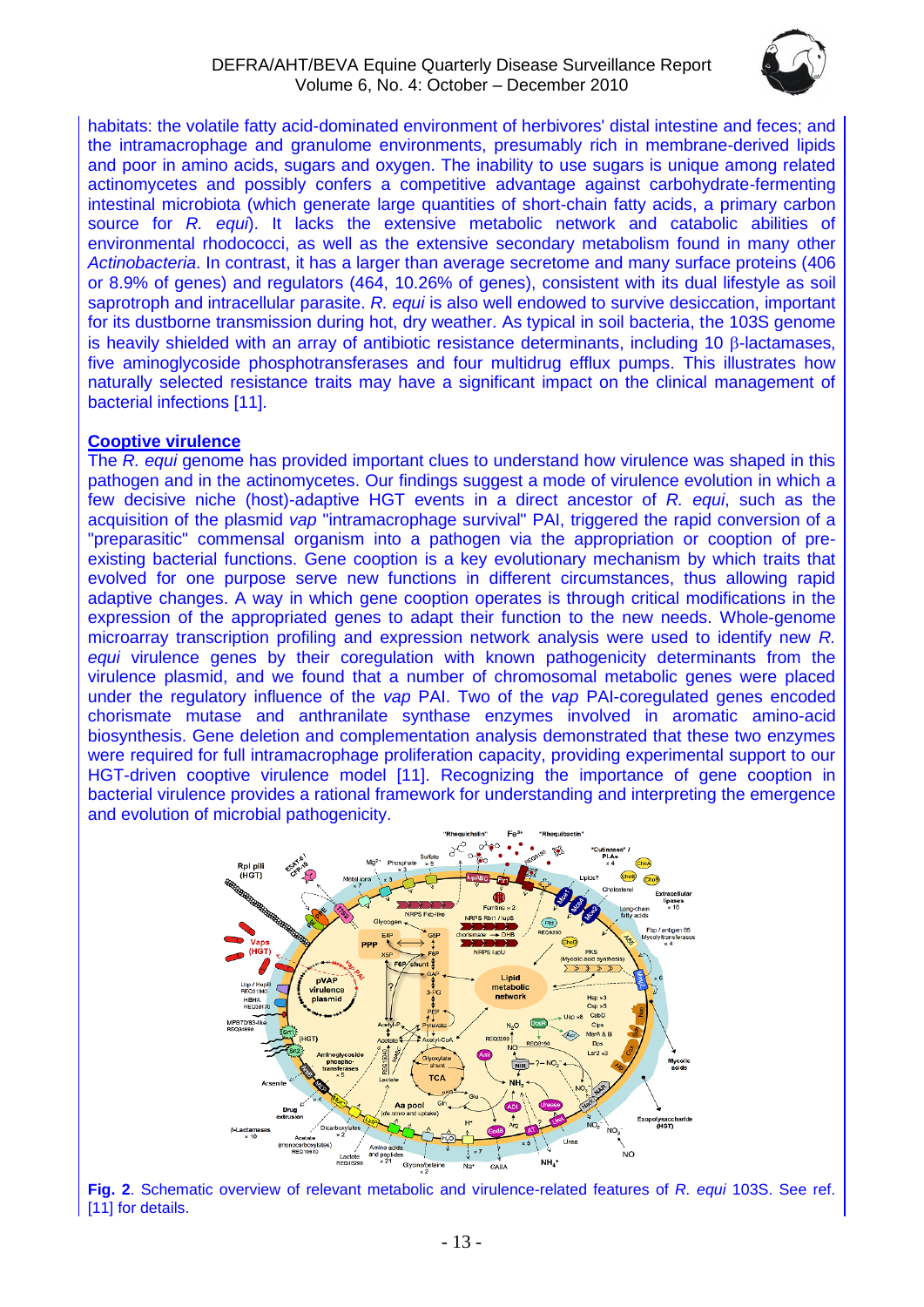

With the sequencing and analysis of the 103S genome, a first key milestone towards achieving a full understanding of *R. equi* biology and pathogenesis has been achieved. New virulence determinants have been identified (**Fig. 2**), among which a cytoadhesive pilus essential for lung colonization in mice (manuscript in preparation). We are now developing the functional analysis of the *R. equi* genome to decipher the intimate mechanisms used by the pathogen to cause infection and identify novel vaccine targets. Work is in progress in our laboratory on a promising vaccine candidate and a serological diagnostic marker identified through our work with the genome.

Work supported by the Horserace Betting Levy Board, Irish Research Stimulus Fund via the Irish Equine Centre, and the Grayson-Jockey Club Research Foundation. Work in our laboratory is also supported by the Wellcome Trust. I would like to thank Julian Parkhill and Stephen Bentley from the Sanger Institute, and the members of the International *R. equi* Consortium Tom Buckley, Des Leadon, Wim Meijer, John Prescott, and Ursula Fogarty for the excellent collaboration. Thanks are also due to many international colleagues for their support or the contribution of strains to our global *R. equi* isolate collection.

- 1. Muscatello G, Leadon DP, Klay M, Ocampo-Sosa A, Lewis DA, Fogarty U, Buckley T, Gilkerson JR, Meijer WG, Vazquez-Boland JA (2007) *Rhodococcus equi* infection in foals: the science of 'rattles'. Equine Vet J 39: 470-478.
- 2. Vazquez-Boland JA, Letek, M, Valero, A, Gonzalez, P, Scortti, M, Fogarty, U (2010) *Rhodococcus equi* and its pathogenic mechanisms In: Alvarez HM, editor. Biology of *Rhodococcus*, Microbiology Mongraphs 16, pp. 331- 359. Berlin Heidelberg: Spinger-Verlag.
- 3. Prescott, JF, Meijer, WG, Vazquez-Boland, JA (2010) *Rhodococcus*. In: L. Gyles JFP, J.G. Songer, C. Thoen, eds. Pathogenesis of Bacterial Infections in Animals: Wiley-Blackwell, pp. 149-166.
- 4. Flynn O, Quigley F, Costello E, O'Grady D, Gogarty A, McGuirk J, Takai S (2001) Virulence-associated protein characterisation of *Rhodococcus equi* isolated from bovine lymph nodes. Vet Microbiol 78: 221-228.
- 5. Weinstock DM, Brown AE (2002) *Rhodococcus equi*: an emerging pathogen. Clin Infect Dis 34: 1379-1385.
- 6. Prescott JF (1991) *Rhodococcus equi*: an animal and human pathogen. Clin Microbiol Rev 4: 20-34.
- 7. von Bargen K, Haas A (2009) Molecular and infection biology of the horse pathogen *Rhodococcus equi*. FEMS Microbiol Rev 33: 870-891.
- 8. Letek M, Ocampo-Sosa AA, Sanders M, Fogarty U, Buckley T, Leadon D, Gonzalez P, Scortti M, Meijer WG, Parkhill J, Bentley, Vazquez-Boland J (2008) Evolution of the *Rhodococcus equi vap* pathogenicity island seen through comparison of host-associated *vapA* and *vapB* virulence plasmids. J Bacteriol 190: 5797-5805.
- 9. Ocampo-Sosa AA, Lewis DA, Navas J, Quigley F, Callejo R, Scortti M, Leadon D, Fogarty U, Vazquez-Boland JA (2007) Molecular epidemiology of *Rhodococcus equi* based on *traA*, *vapA*, and *vapB* virulence plasmid markers. J Infect Dis 196: 763-769.
- 10. Vazquez-Boland JA, Prescott JF, Meijer WG, Leadon DP, Hines SA (2009) *Rhodococcus equi* comes of age. Equine Vet J 41: 93-95. 11. Letek M, Gonzalez P, Macarthur I, Rodriguez H, Freeman TC, Valero-Rello A, Blanco M., Buckley T, Cherevach I, Hapeshi A, Holdstock J, Leadon D, Navas J, Quail MA, Sanders M, Scortti M, Prescott JF, Fogarty U, Meijer WG, Parkhill J, Bentley SD, Vázquez-Boland JA (2010) The genome of a pathogenic rhodococcus: cooptive virulence underpinned by key gene acquisitions. PLoS Genet 6: e1001145.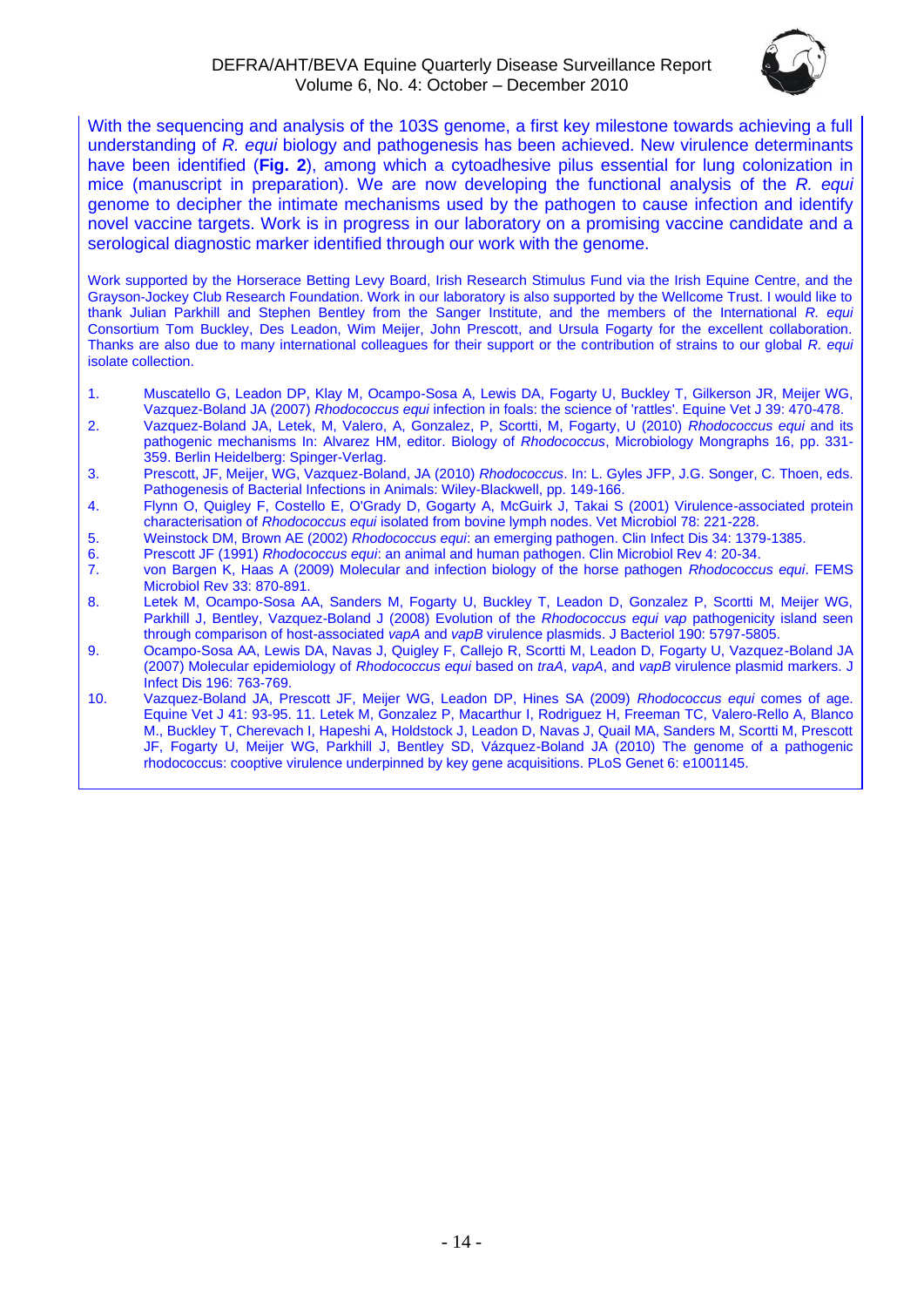

# **Toxic and Parasitic Disease Report for the Fourth Quarter 2010**

<span id="page-14-0"></span>A summary of diagnostic toxicosis and parasitology testing undertaken by contributing laboratories is presented in Tables 3 and 4 respectively. Results for toxicosis are based on histopathologically confirmed evidence of disease only (where applicable).

#### **Table 3: Diagnostic toxicosis sample throughput and positive results for the fourth quarter**

|                       | <b>Number of</b><br><b>Samples</b><br><b>Tested</b> | <b>Number</b><br><b>Positive</b> | <b>Number of</b><br>Contributing<br>Laboratories |
|-----------------------|-----------------------------------------------------|----------------------------------|--------------------------------------------------|
| <b>Grass Sickness</b> | 17                                                  |                                  |                                                  |
| Hepatic toxicoses     | 21                                                  | 6                                | 4                                                |
| Atypical myopathy     |                                                     |                                  |                                                  |
| Tetanus               |                                                     |                                  |                                                  |
| 2010                  |                                                     |                                  |                                                  |

#### **Table 4: Diagnostic parasitology sample throughput and positive results for the fourth quarter 2010**

|                                 | <b>Number of</b>                | <b>Number</b>   |                                                      |
|---------------------------------|---------------------------------|-----------------|------------------------------------------------------|
|                                 | <b>Samples</b><br><b>Tested</b> | <b>Positive</b> | <b>Number of Contributing</b><br><b>Laboratories</b> |
| <b>Endoparasites</b>            |                                 |                 |                                                      |
| Ascarids                        | 1537                            | 36              | 16                                                   |
| Cyathostomes                    | 1297                            | 362             | 13                                                   |
| Dictyocaulus                    | 347                             | 6               | 9                                                    |
| Strongyles                      | 2423                            | 717             | 21                                                   |
| Tapeworms (ELISA based testing) | 19                              | 17              | $\overline{4}$                                       |
| Tapeworms (Faecal exam)         | 969                             | 4               | 10                                                   |
| Trichostrongylus                | 48                              | 1               | 1                                                    |
| Strongyloides                   | 1320                            | 279             | 10                                                   |
| Oxyuris equi                    | 365                             | 8               | 6                                                    |
| Fasciola                        | 112                             | 10              | $\overline{2}$                                       |
| Coccidia                        | 259                             | 1               | 4                                                    |
| Cryptosporidia                  | 11                              | 0               | $\overline{2}$                                       |
| VLA Theileria equi (CFT)*       | 412                             | 5               | 1                                                    |
| VLA Theileria equi (IFAT)**     | 1028                            | 46              | 1                                                    |
| VLA Theileria equi (cELISA)***  | 487                             | 8               | 1                                                    |
| VLA Babesia caballi (CFT)*      | 412                             | 0               | 1                                                    |
| VLA Babesia caballi (IFAT)**    | 1025                            | 29              | 1                                                    |
| VLA Babesia caballi (cELISA)*** | 487                             | 1               | 1                                                    |
| <b>Ectoparasites</b>            |                                 |                 |                                                      |
| <b>Mites</b>                    | 21                              | 1               | 1                                                    |
| Lice                            | 361                             |                 | 13                                                   |
| Ringworm                        | 581                             | 138             | 20                                                   |
| Dermatophilus                   | 301                             | 27              | 15                                                   |
| Candida                         | 60                              | 1               | $\overline{2}$                                       |

\*Complement Fixation Test; CFT suspect/positive samples are tested in IFAT test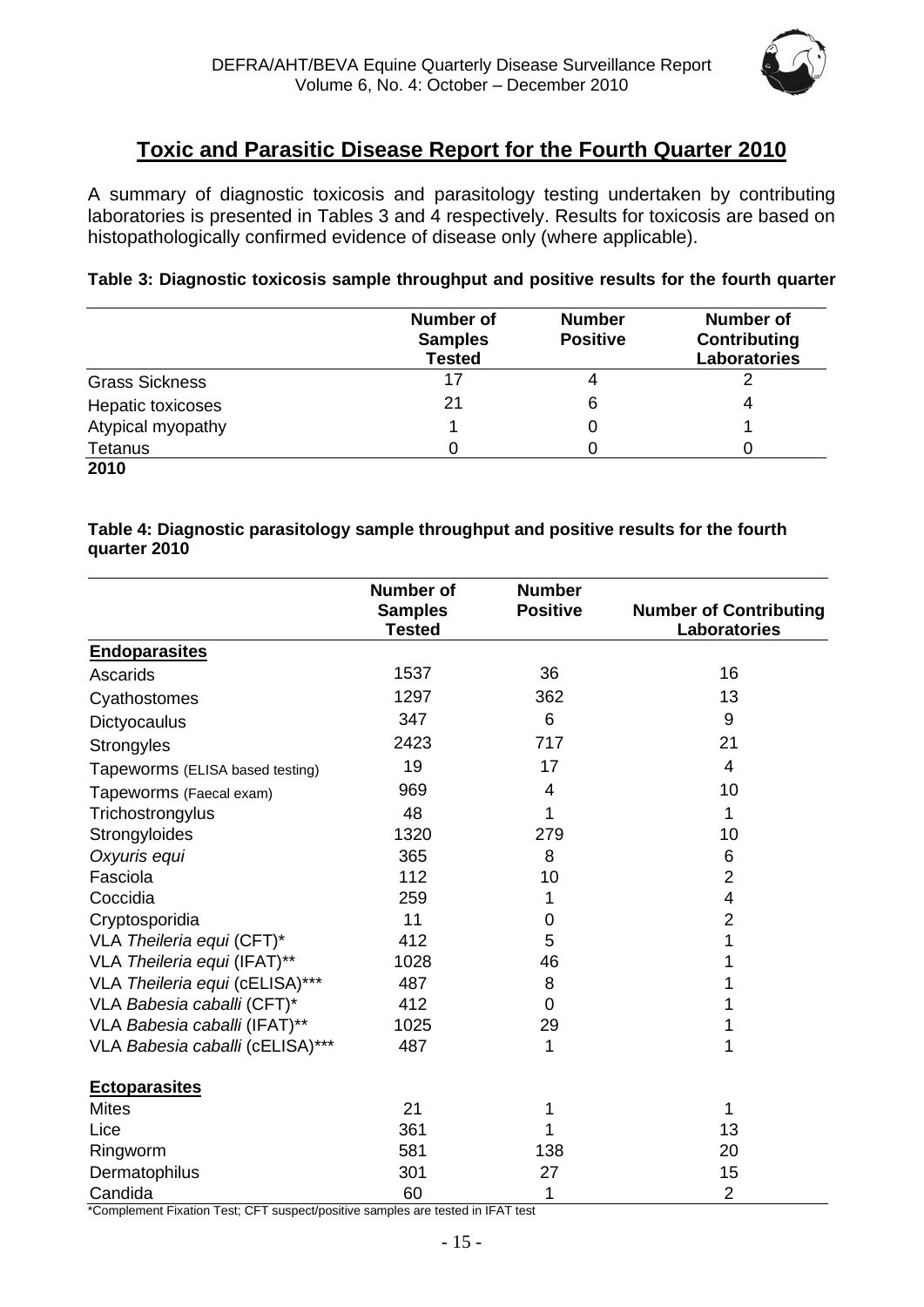

\*\*Indirect Fluorescent Antibody Test; \*\*\*competitive Enzyme-linked immunosorbent assay; positive cELISA results are not undergoing confirmatory testing

# **Grass sickness surveillance data [\(www.equinegrasssickness.co.uk\)](http://www.equinegrasssickness.co.uk/):**

A total of ten equine grass sickness (EGS) cases have been reported for the fourth quarter (October to December 2010), making a total of eighty-six reports in 2010. Six cases occurred in England, one case occurred in Scotland, and the location of three cases was not reported. Of the affected horses, 70% were geldings (n=7), 20% were mares (n=2), and 10% were stallions (n=1). The median age of affected horses was 5.6 years (range 7 months – 11 years), and mean age was 5.9 years. The majority of horses (n=7, 70%) were purebreds, of which five were cobs, two horses were crossbreds, and for one case breed was not reported.

Of the ten cases reported, seven were acute cases (70%), two were subacute cases (20%) and one was a chronic case (10%). Information regarding outcome was available for seven cases, with no horses reported to survive. Five horses were euthanased (two acute, two subacute and one chronic case) and two cases of acute EGS died naturally. Diagnostic information was not available for two cases, and where reported, four cases (50%) were diagnosed based on clinical signs alone. One case was diagnosed by post-mortem examination and two further cases (20%) underwent surgery, one of which was diagnosed by biopsy examination and the other at post-mortem examination following surgery.

It should be noted that the grass sickness surveillance scheme receives data from a wider population in comparison to the data presented in Table 3 and different diagnostic criteria were used. For more information about the grass sickness surveillance please refer to previous reports published in Vol.4 No.2 and Vol.2 No.4.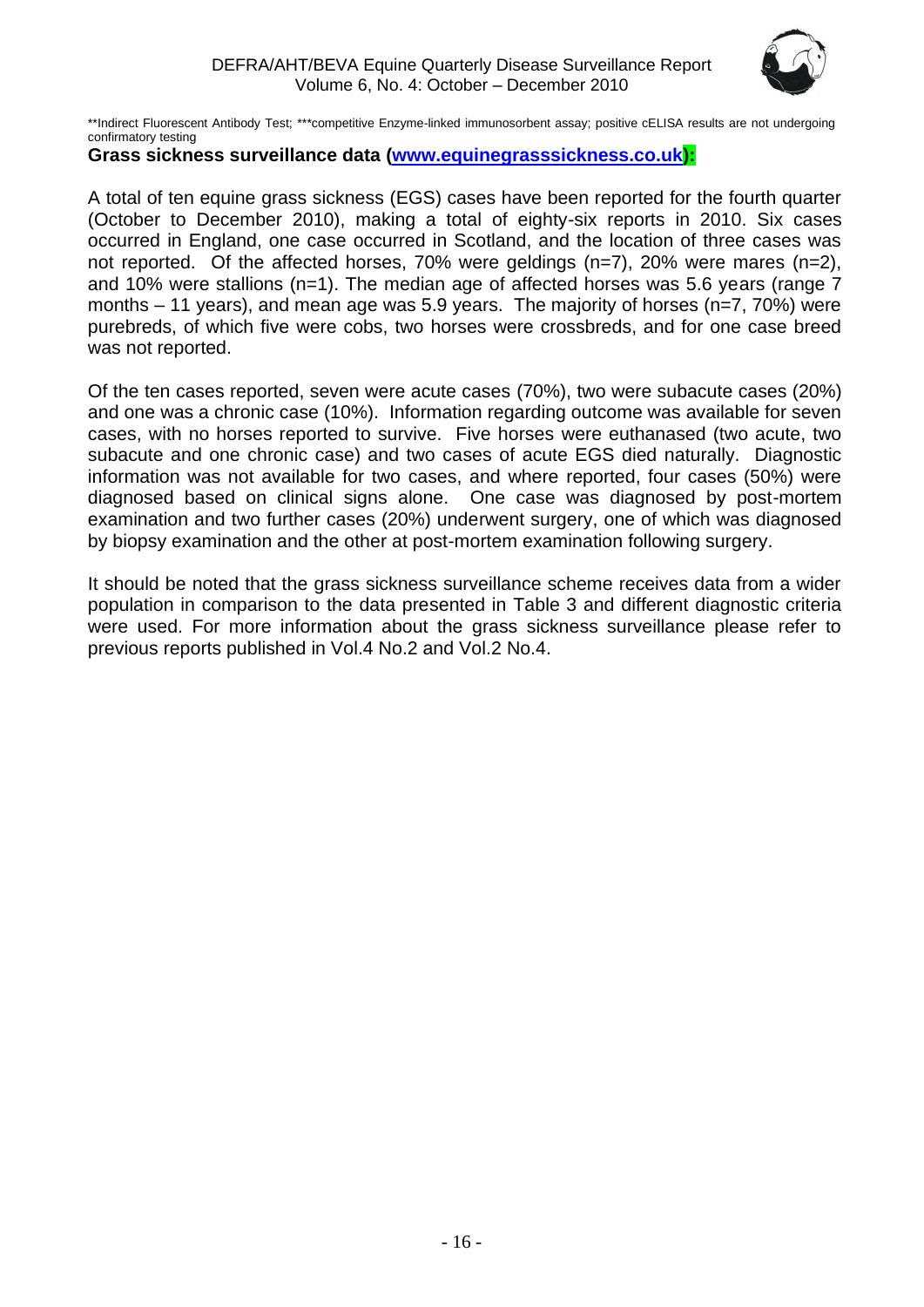

# <span id="page-16-0"></span>**Report on Post-mortem Examinations for the Fourth Quarter 2010**

# <span id="page-16-1"></span>**East Anglia**

*A total of 88 cases were examined including 67 aborted fetuses.*

Of the aborted fetuses examined this quarter, umbilical cord torsion was suspected as the precipitating cause in 32 of 67 cases. A premature placental separation was found to be the cause of two abortions, whereas placental insufficiency was the underlying cause in eight cases of abortion. Post-mortem examination and histology revealed placental atrophy and degeneration in four cases of abortion. Two abortions were found to be due to illness in the mare (septic foot in one case and three surgeries requiring general anaesthesia in the second case). Placentitis was found to be the cause of three abortions whereas EHV-1 was confirmed by virus isolation and PCR in placenta and fetal tissues in two abortions. No definitive cause was determined for fourteen cases of abortion, however infectious agents were excluded.

There were two cases of neonatal death reported in this quarter. The first case was due to septicaemia whereas the second case presented a congenital malformation with associated intestinal herniation.

Following neurological disease a mare was euthanased and EHV-1 was confirmed by PCR and virus isolation in spinal cord samples.

Ten horses were examined following gastrointestinal disease, causes of death were as follows: two cases of gastric rupture (one of them associated to equine dysautonomia), a case of right dorsal colitis and peritonitis, a case of colonic torsion, a rectal tear, septicaemia secondary to intestinal infection in a 6 months-old colt, a case of toxic shock following colic, a case of severe, diffuse, eosinophilic and granulomatous enteritis and finally a case of Equine Grass Sickness in a 2 year-old Thoroughbred filly. The cause of death in the tenth case could not be determined.

Following respiratory signs a horse was euthanased and diagnosed with a maxilary sinus neoplasia.

The two musculoskeletal cases reported in this quarter include a case of skull fracture leading to subdural and submeningeal haemorrhage and a case of severely malformed left hind limb joints.

Other cases reported include three welfare/neglect cases (two of them presented emaciation and cyathostomosis whereas the third presented emaciation and radial paralysis following an orthopaedic surgery), a case of severe haemoabdomen secondary to uterine artery rupture and a case of brain swelling following a general anaesthesia with a possible diagnosis of post anaesthetic cerebral necrosis.

# <span id="page-16-2"></span>**Home Counties**

*Twenty-one cases were examined in this quarter.*

One aborted fetus was examined in this quarter, and even though the precipitating cause could not be determined, EHV was excluded.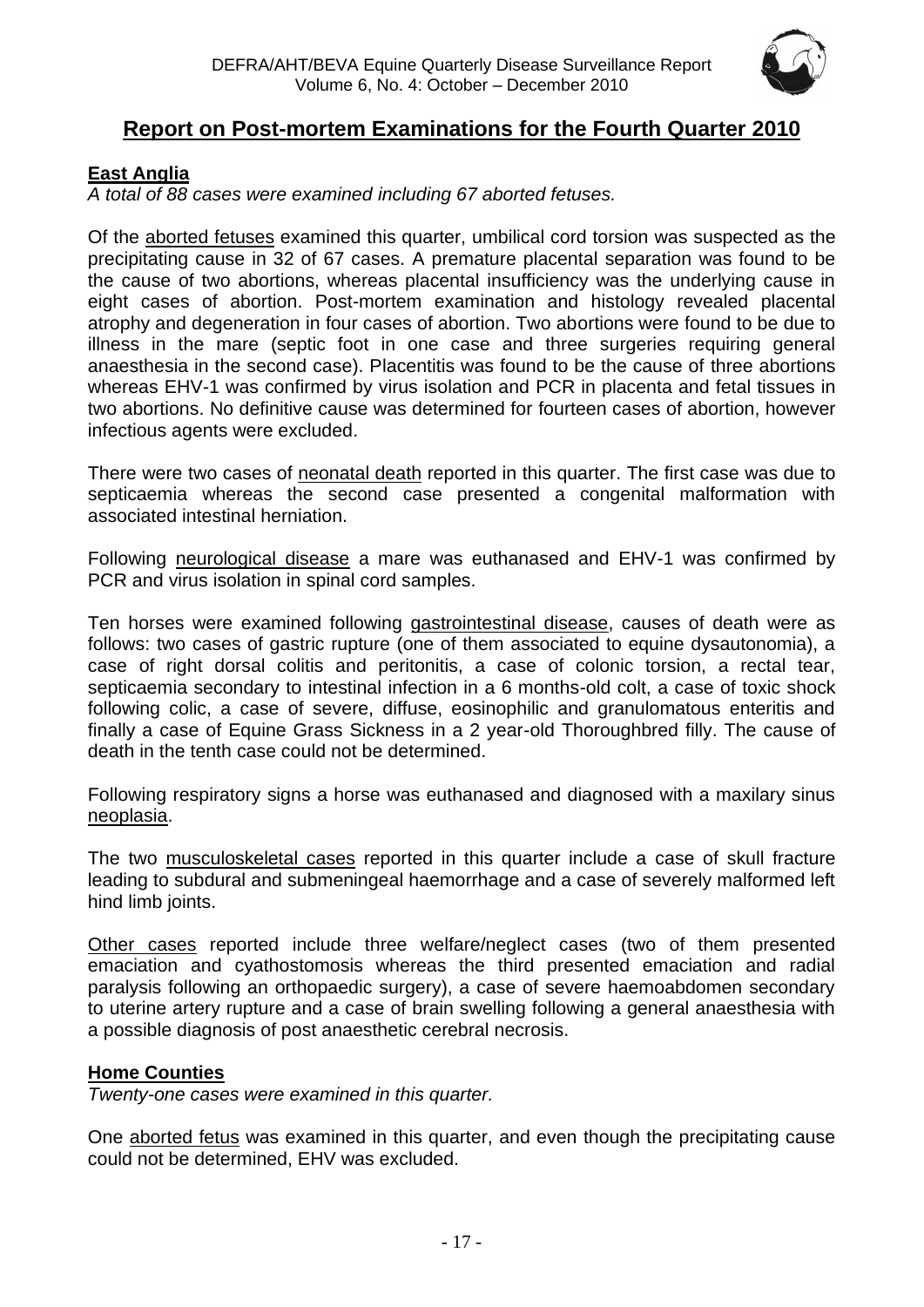

One neurological case that was euthanased was reported in this quarter; the cause of disease was could not be determined.

The twelve cases of gastrointestinal disease reported include seven cases of colic (within these a case of colic surgery, euthanased due to bad prognosis, a case of recurrent colic, a case of a colic with poor prognosis, a case of colic and strangulation, a case with an associated peritonitis and a case of rupture), a case of fibrino-haemorrhagic enteritis, a case of malabsortption that was diagnosed with a lympho-plasmacytic, eosinophilic colitis, a case of a strangulating lipoma, a case of equine dysautonomia and finally a horse which post-mortem examination revealed a pedunculated lipoma with associated ischaemic necrosis of the distal jejunum and ileum.

Respiratory cases include a horse that presented lung emphysema and was euthanased, and a case of airway surgery complication.

There was only one case of neoplasia reported in this quarter; a horse with a disseminated lymphoid neoplasia.

The only musculoskeletal case reported was a horse that presented a comminuted fracture in the tibia and was subsequently euthanased.

Two neglect cases were reported: the first one presented an intraabdominal haemorrhage whereas the second one presented a severe parasitosis.

The cause of death for the last case reported in this quarter was not determined.

# <span id="page-17-0"></span>**South West**

*Eleven cases were examined in this quarter*.

Three cases of abortion was reported in this quarter, the cause for one of them was placental insufficiency whereas the cause for the remaining two abortions could not be determined; however, infectious agents were excluded

A neurological case was reported in this quarter. The cause of death was determined to be acute liver failure, necrosis and hepatic encephalopathy with a likely toxic cause.

Five cases were examined following gastrointestinal disease. In the first case duodenal perforation with associated peritonitis was found to be the cause of death. The second case showed a jejuno-ileocaecal intussusception and cyathostominosis; the third case presented a displacement of large colon with extensive colonic mucosal oedema and cyathostominosis. The fourth case had a gastric impaction followed by gastric rupture and intestinal parasitism. This case also presented diaphragmatic rupture but was probably post-mortem. Finally, the fifth case presented a severe ecto and endoparasitism with extensive subcutaneous oedema.

A case of musculoskeletal disease was reported; post-mortem examination revealed a chronic subluxated left fore fetlock in a donkey.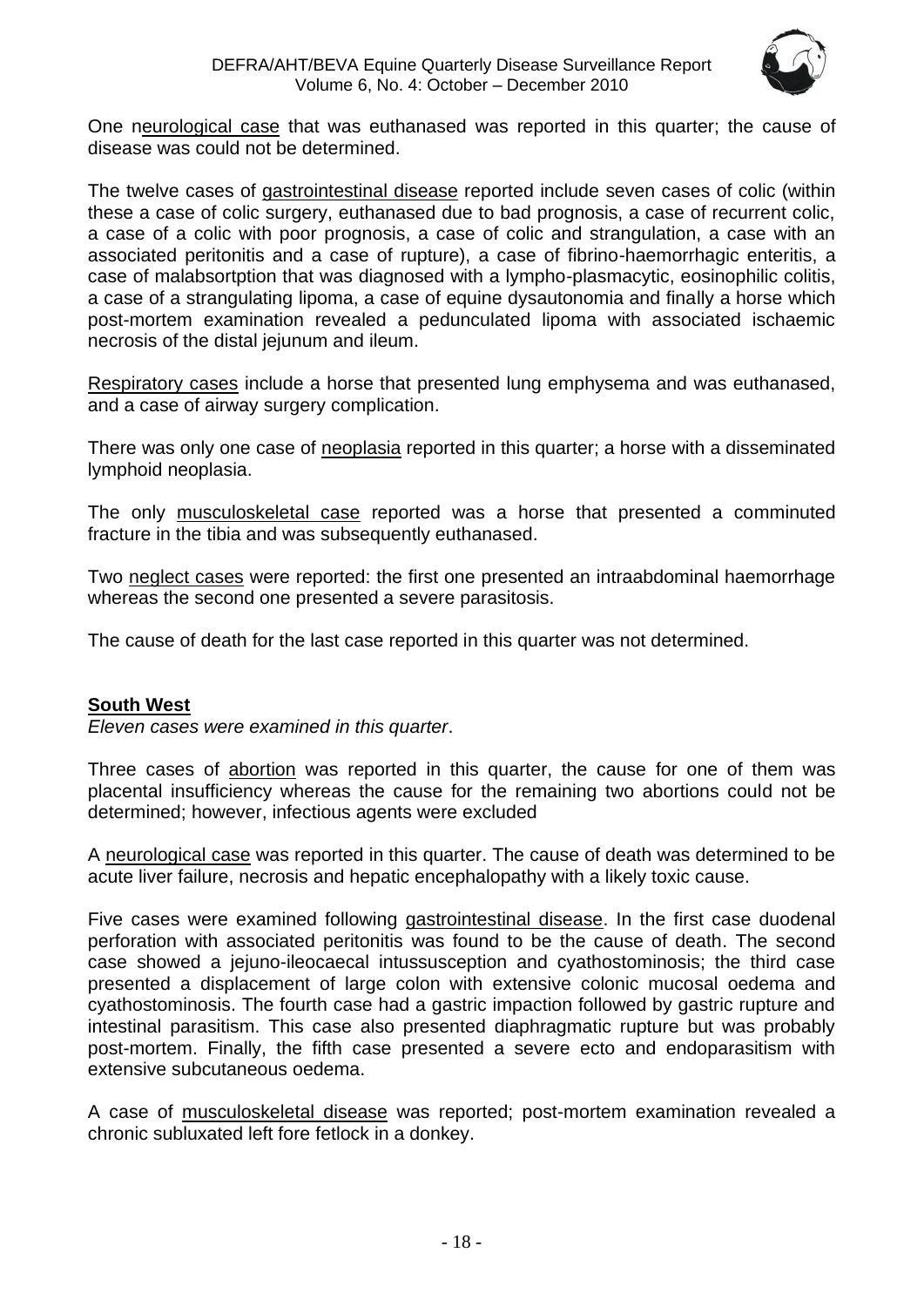

Following a sudden death in a horse, post mortem examination revealed haemorrhages in the thorax, peripancreatic tissue and ventricular endocardium. A coagulopathy was suggested as a possible underlying cause.

# <span id="page-18-0"></span>**Northern England**

*Thirteen cases were examined in this quarter.*

Seven gastrointestinal cases were reported in this quarter; the causes of death were as follows: two caecal ruptures, an ileocaecocolic intussusception, a strangulating lipoma, a large colon rupture and a typholocolitis caused by Clostridium difficile and that was a result of antibiotic treatment due to a wound on upper right forelimb. The cause of death for the seventh case (colic) was not determined.

Following post-mortem examination and histology a horse was diagnosed with a plasma cell myeloma.

A single musculoskeletal case was reported and it was diagnosed of pedal osteitis with distal interphalangeal joint involvement.

Ragwort toxicity was reported to be the cause of death in a case following post-mortem examination and histology.

Three neglect cases were reported in this quarter. These cases presented diarrhoea and they were diagnosed with Cyathostomosis.

# <span id="page-18-1"></span>**West Midlands**

*One case was examined in this quarter*.

Post-mortem examination in one case following a history of sudden death overnight revealed a 360º twist of small intestine with displacement of large intestine.

# <span id="page-18-2"></span>**Scotland**

*Seven post-mortem examinations were reported in this quarter.* 

Three gastrointestinal cases were reported in this quarter, including a case of strangulating lipoma of the terminal colon, a case of ulcerative colitis with concurrent pneumonia and a case of gastric rupture.

Only one neoplasia case (disseminated lymphosarcoma) was reported in this quarter.

Musculoskeletal cases reported include an angular limb deformity in a foal and a suspensory ligament desmitis.

The last case reported was diagnosed with a spinal haemorrhage that was related to trauma.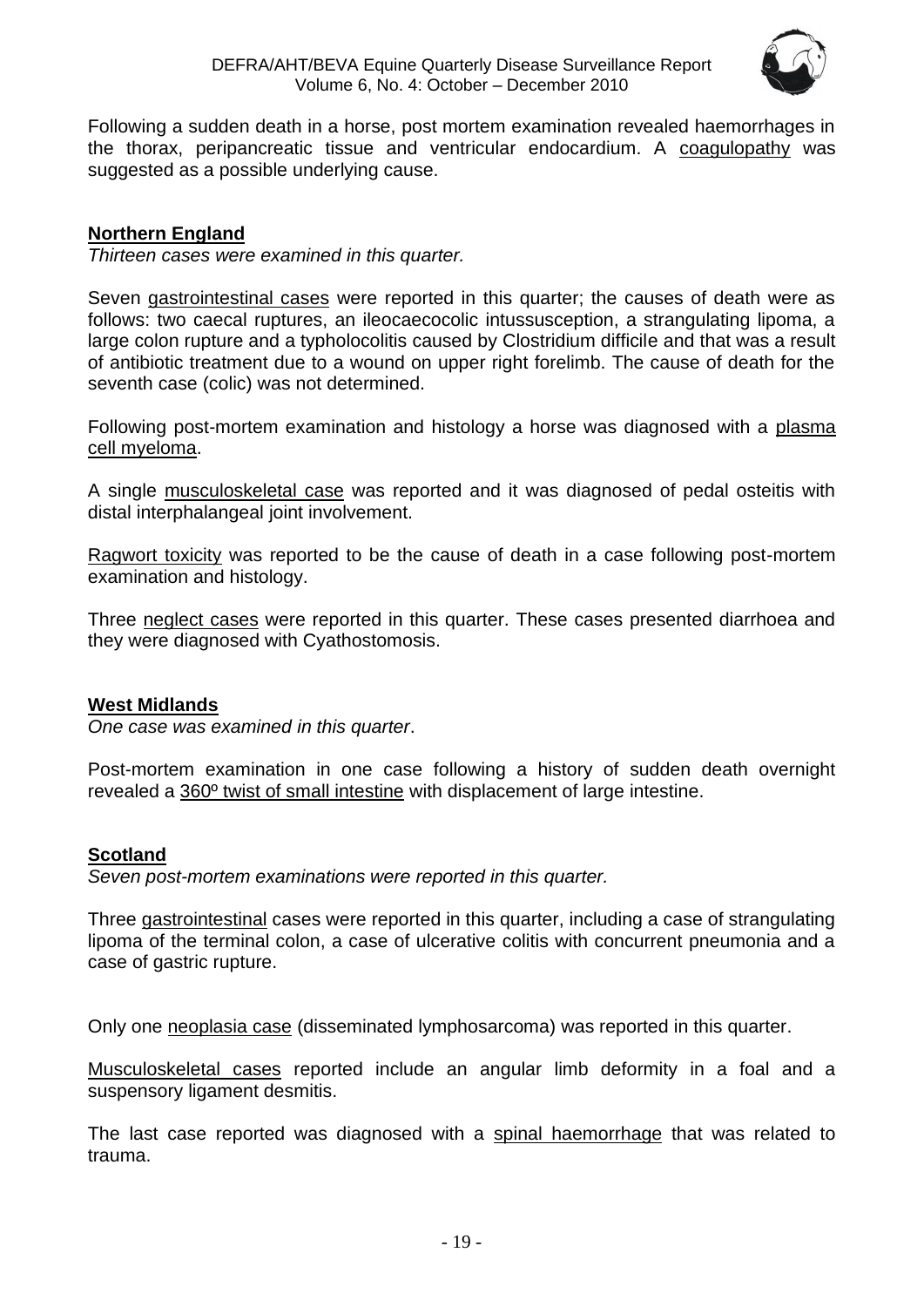

# <span id="page-19-0"></span>**Northern Ireland**

*Eight post-mortem examinations were examined in this quarter.*

An 11-year-old gelding with a history of colic was diagnosed with caecal entrapment and associated oedema and engorgement of the caecal wall.

Four cases of enteritis were examined during this quarter. A recently-wormed six-year-old male donkey had a small number of fluke eggs present in the faeces and mild hepatic portal fibrosis with cholestasis. The intestines were autolytic and unsuitable for further examination. Cyathostomes were associated with enteritis in a three-year-old female donkey, a yearling colt and a two-year-old filly. The filly also had ventral oedema and degenerative myopathy associated with a low liver vitamin E level.

A pregnant adult female donkey was euthanized and submitted for examination. There were multiple intramural nodules containing nematodes (*Strongylus vulgaris*) at the root of the aorta, in the descending aorta and in the mesenteric artery. There were also multiple myocardial and renal infarcts.

A ten-year-old mare was diagnosed with multiple hepatic hydatid cysts, hepatic and pulmonary abscessation and a subcutaneous abscess on the side of the head.

An emaciated seven-year-old male horse was submitted for examination. The contents of the large intestine were coarse and fibrous and while there was a "seven year hook" no other dental or alimentary tract abnormalities were detected. The bladder was distended and there was a large volume of fine gritty material in the urine.